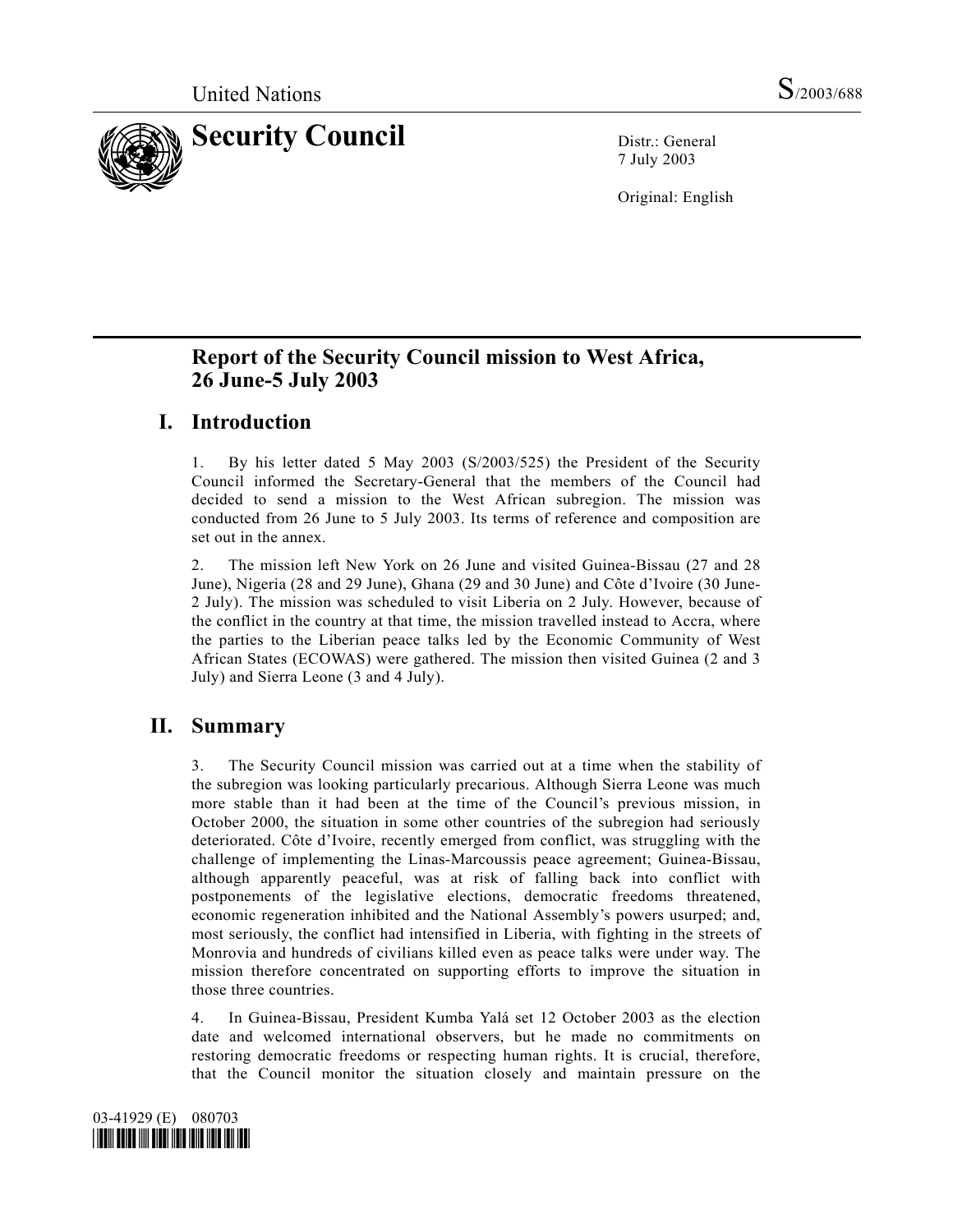Government to make progress towards good governance. Progress in this regard will help the international community provide aid to Guinea-Bissau.

5. Côte d'Ivoire has a clear road map to peace in the form of the Linas-Marcoussis Agreement. President Laurent Gbagbo agreed with the mission that the Agreement was the viable way forward and had to be implemented in full. The mission also stressed this message, with some success, to the Forces nouvelles, who at the time of the mission's visit were threatening to withdraw their cooperation on Linas-Marcoussis. The Council now needs to monitor closely the fulfilment of the outstanding provisions of Linas-Marcoussis, including ministerial appointments, as well as the other challenges which the mission encouraged the Government to tackle, particularly disbanding militias, adopting an amnesty law and accelerating disarmament and reintegration.

6. The mission deliberately did not get involved in the Liberian peace talks led by ECOWAS, but it strongly urged all the parties to respect the ceasefire, engage sincerely in the negotiations and allow the return of humanitarian agencies. The Government of Liberia, Liberians United for Reconciliation and Democracy (LURD) and Movement for Democracy in Liberia (MODEL) claimed that they too wanted peace and would return to the negotiating table. However, the mission noted that the significant differences between their negotiating demands might make reaching acceptable compromises difficult. The mission was struck by the unity and fervour of the calls from Liberian civil society and political parties for international assistance — both humanitarian aid and an international stabilization force — and strongly hopes that the international community and the United Nations will respond rapidly.

7. The mission heard a highly consistent message throughout its visit regarding the causes of conflict in the subregion, including widespread poverty and poor governance, and the proliferation of small arms and light weapons and cross-border flows of mercenaries. There is a clear need for international action to address these and other persistent problems in the subregion, including lack of observance of human rights, treatment of refugees, use of child soldiers, and humanitarian access issues — all of which have been frequently identified but are not yet being tackled with enough political resolve or resources. The mission is recommending enhanced assistance for ECOWAS and subregional initiatives.

## **III. Activities and findings of the mission**

## **Guinea-Bissau**

8. The mission visited Guinea-Bissau on 27 and 28 June 2003 jointly with a mission of the Ad Hoc Advisory Group on Guinea-Bissau of the Economic and Social Council. The composition and terms of reference of the Ad Hoc Advisory Group mission are set out in the annex. The mission followed the presidential statement of 19 June 2003 (S/PRST/2003/8), in which the Security Council appealed to the President and Government of Guinea-Bissau to effectively organize in a timely fashion the forthcoming legislative elections; to ensure that they are conducted in a transparent and credible manner; to promulgate the new Constitution; to have the President and Vice-President of the Supreme Court duly elected without further delay; to facilitate a constructive dialogue with the international community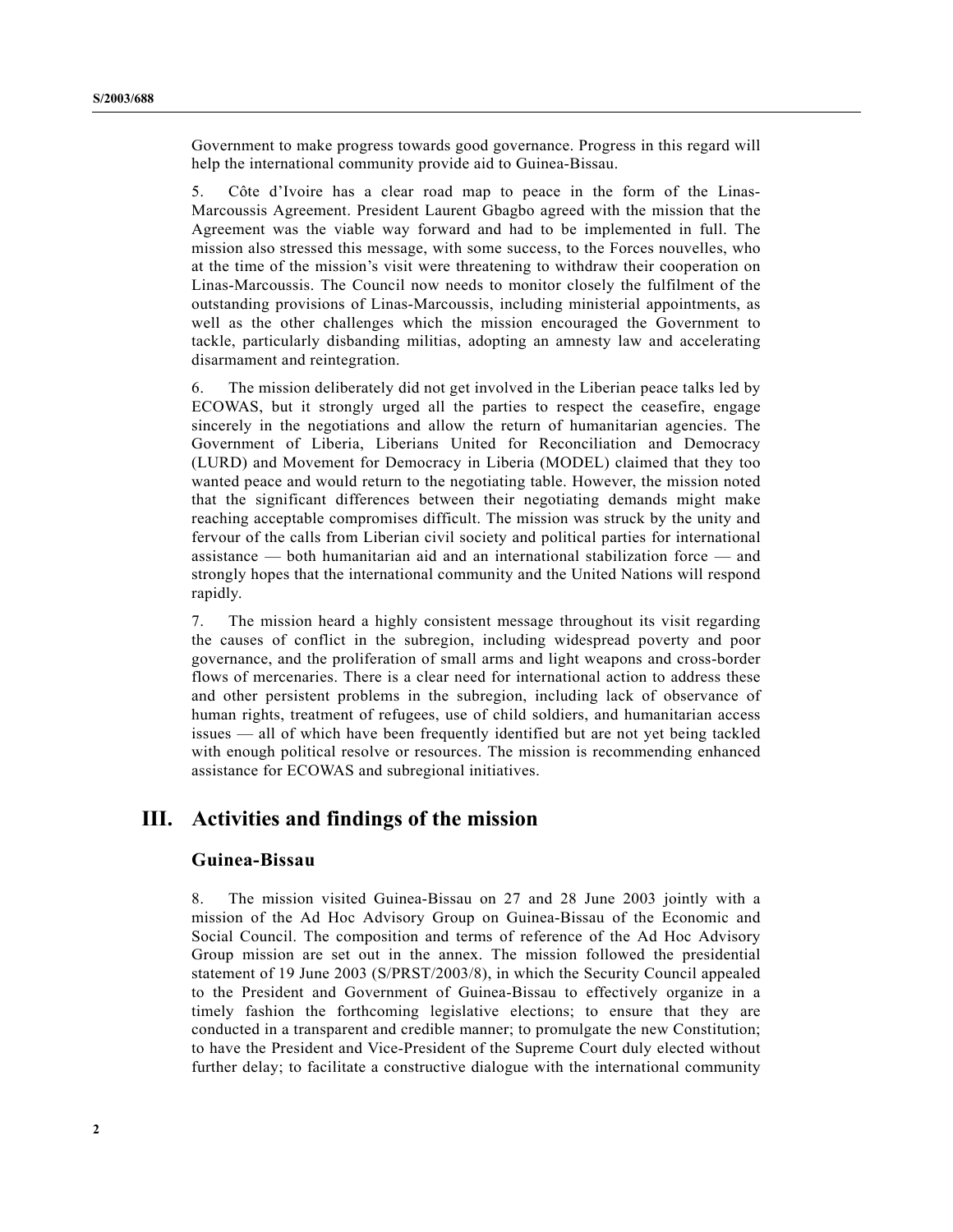and the Bretton Woods institutions; to fully endorse the partnership approach defined by the Ad Hoc Advisory Group on Guinea-Bissau of the Economic and Social Council; and to take measures to improve human rights and civil liberties.

9. The mission received briefings from the Representative of the Secretary-General, David Stephen, and senior staff of the United Nations Peace-building Support Office in Guinea-Bissau (UNOGBIS) and the United Nations country team, including a representative of the International Monetary Fund. It was informed that the schools and health systems in the country barely function: 60 per cent of schoolage children do not attend school and 88 per cent of the population live on less than \$1 per day. Widespread unemployment, especially among young people, poses a potential long-term threat to peace and stability. On the economic situation it was noted that Guinea-Bissau had witnessed a decline in real GDP of 7 per cent in 2002 and the fiscal situation was described as disastrous, State revenues being very limited.

10. The mission met twice with President Yalá, and with the Prime Minister and several other ministers. It called on the Government to implement the measures outlined by the Council in its statement of 19 June 2003. The mission stressed the strong desire of the international community to increase assistance to Guinea-Bissau, but warned that this was contingent on the Government taking the requisite steps to fulfil the partnership approach arrangement proposed by the Economic and Social Council Advisory Group in November 2002. The partnership foresees a compact under which the provision of assistance would be contingent on political and constitutional measures being taken by the Government and plans of action drawn up addressing both short and long-term development needs of the country.

11. The President and a number of ministers asserted that the situation in the country was still peaceful, thanks to the efforts of the Government. The mission was told that there was much disinformation being disseminated by opposition parties and "other provocateurs" who had misappropriated State funds and wanted to run electoral campaigns on the proceeds. The President noted his readiness to hold the parliamentary elections, but underlined that international funding was a prerequisite.

12. At a meeting with the Chief of Staff of the armed forces, the Mission welcomed the assurance given that the armed forces of Guinea-Bissau would not interfere in the political process. The Chief of Staff indicated that the army's loyalty to the legitimate, constitutional authority was firmly maintained despite the fact that troops suffered from lack of supplies and long delays in salary payments. The mission encouraged the armed forces to continue efforts to collect more of the small arms that are circulating in the country in disturbingly high numbers.

13. The mission met a number of leaders of civil society and political parties and representatives of the diplomatic community in Bissau. Most interlocutors underlined the vital importance of the promulgation of a new Constitution, and the election of a new President and Vice-President of the Supreme Court. Those currently in office have been selected by the President, whereas, according to the existing law, as approved by the National Assembly while President Yalá was a member of the body, the positions should be filled by elections among Supreme Court judges. Concern was voiced that, since dissolving the National Assembly in November 2002 and appointing a "caretaker" government, President Yalá had significantly increased his own power at the expense of all other branches of the Government and that the judiciary had been gravely weakened.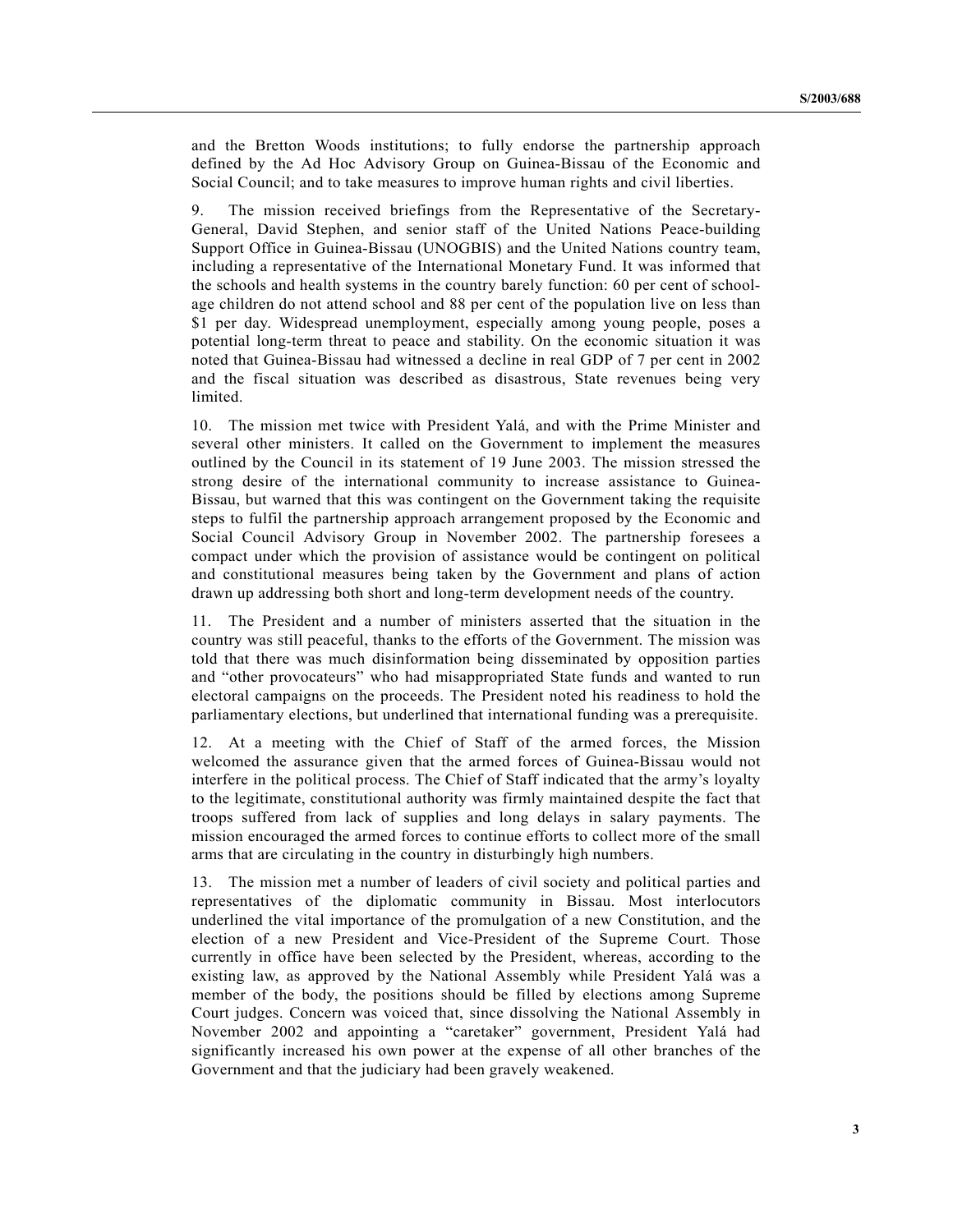14. The mission was also told that serious acts of intimidation and persecution by the security forces against members of opposition political parties, the media and civil society were constantly being carried out. The importance of the Government ensuring the protection of civil liberties and human rights was underlined. A number of political parties advanced a proposal for the establishment of a government of national consensus for a transitional period leading to free and credible elections.

15. Members of the mission met with representatives of the National Electoral Commission and visited its headquarters. The Commission officials indicated that it was technically impossible to hold the parliamentary elections in July, as scheduled. However, the advance completion of voter cards for voters already on the rolls and the reproduction of voter registration documents was under way.

16. Some interlocutors, however, noted that elections in themselves were not the whole solution, not least because a new National Assembly could be as much at risk of dissolution by the President as the previous one. The mission was told that civil society in Guinea-Bissau had high hopes that its visit would result in concrete action by the Government to improve the situation in their country. Members were concerned to hear fears expressed about a possible new wave of repression once the mission left the country and asked the Representative of the Secretary-General to keep them closely informed about any developments in this regard.

17. At a second meeting with President Yalá, the mission expressed the conviction that a date for the elections needed to be fixed and concrete steps taken to establish the credibility of the process leading to that election and to ensure that it would be free and credible. Concomitant with that, the Government needed to show its commitment to uphold the rule of law, to promote civil liberties and freedom of the press, to avoid any persecution of political parties and to observe and defend human rights. The mission stressed that such signals were needed to fully restore the confidence of the international community in the democratic process in the country, as a basis for the partnership between Guinea-Bissau, international financial institutions and donor countries. A frank and friendly dialogue was held on specific issues raised by the mission.

18. The President informed the mission that he had decided to set the election date for 12 October 2003 and that international observers would be welcomed. He said that he would respect the results of the elections and live up to them. Shortly after the mission left the country the date of the elections was officially announced. Regarding the election of the President and Vice-President of the Supreme Court, the President said that application of the law would be the responsibility of the new National Assembly. Likewise, it would be the Assembly's responsibility to decide on a Constitution: he explained that he refused to promulgate the current draft as the Assembly had used it to arrogate certain powers, such as selecting the Chief of Staff of the armed forces. He added that the new Assembly would have to examine the issue of the Constitution. If it disputed his views regarding the Constitution, he would organize a referendum on whether there should be a presidential or semipresidential system. As for improving civil liberties and human rights, the members of the mission were discouraged by the lack of a substantive response to some of the concerns raised.

19. After leaving Guinea-Bissau, the members of the mission reported to the Chairman of ECOWAS, President John Agyekum Kufuor of Ghana, in Accra, and the Executive Secretary of ECOWAS, Mohamed Ibn Chambas, in Abuja, on their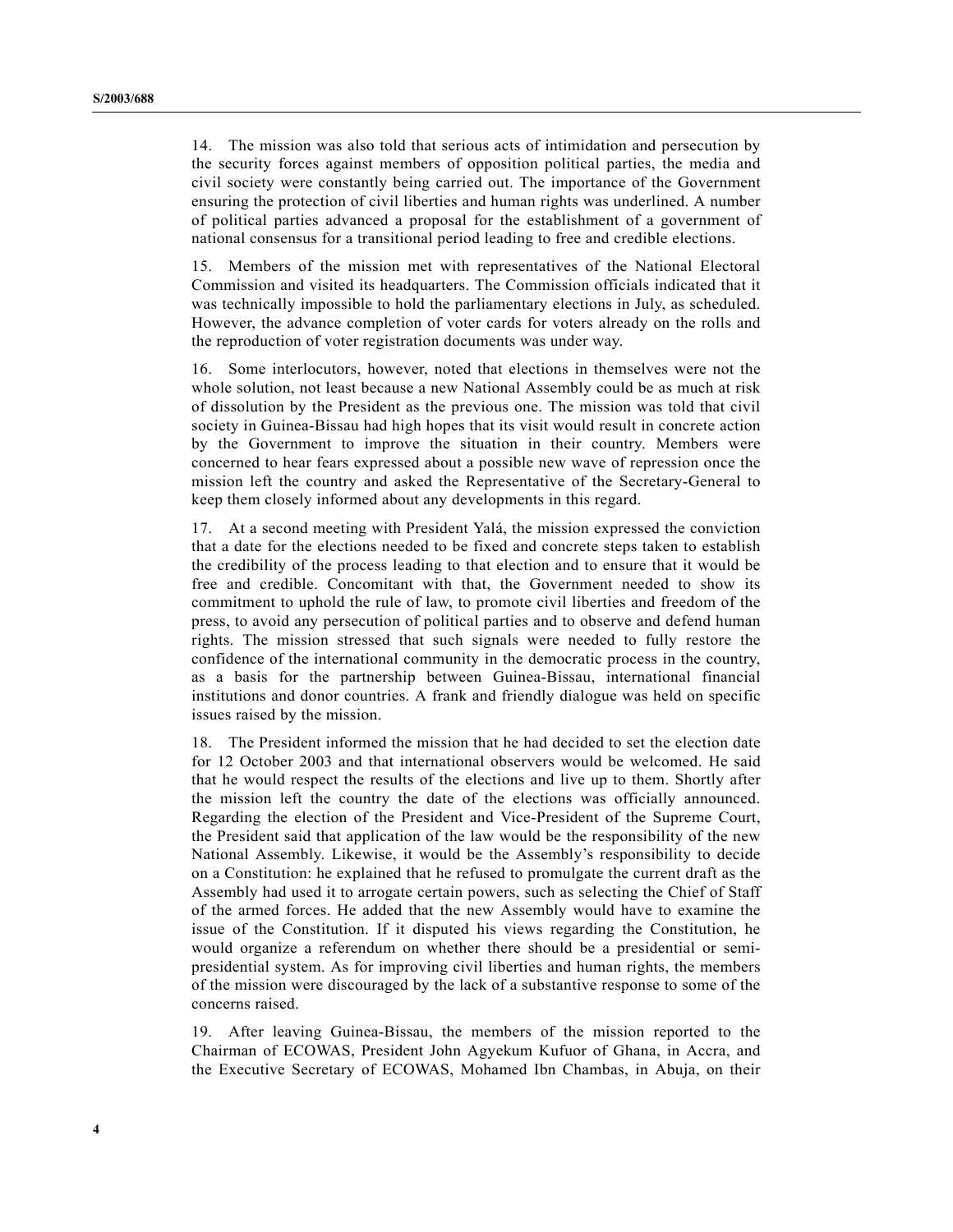meetings with President Yalá. They said that ECOWAS would strongly encourage the Government to take the necessary steps to ensure that the elections planned for 12 October 2003 were free and credible. ECOWAS was planning to send electoral observers. The importance of addressing the dire levels of poverty in the country was noted, as was the intention of ECOWAS to send a Council of Elders Mission to the country.

#### **Observations and recommendations**

20. The overall impression gained by the mission is that Guinea-Bissau is gripped by a deep social, economic, administrative and political crisis. UNOGBIS established in 1999 to carry out peace-building activities in a post-conflict environment — is increasingly obliged to play a preventive, pre-conflict role. There are concerns that mounting tensions and public discontent could result in popular unrest, perhaps even civil war. As the armed services are said to be increasingly demoralized, unprofessional and unpaid and there are tensions among officers and men of different ethnic origins, this scenario should not be ruled out.

21. The mission welcomes President Yalá's statement that he intends to hold elections on 12 October 2003. Other requirements must be met, however, including the complete revision of current electoral registers and ensuring that all parties can campaign freely, having equal access to the media. **It recommends that the Security Council monitor closely the progress being made in the electoral process and in implementing the other steps outlined in the presidential statement of 19 June 2003. To that end, the Council should request the Secretary-General to update it by the end of July and regularly thereafter during the electoral period on the progress being made by the Government**.

22. **Now that the date of 12 October has been announced for the parliamentary elections, the mission recommends that donors urgently consider providing financial and technical assistance so that the required electoral preparations can proceed and the polls can be held as scheduled. The continuing provision of such assistance should be contingent on the Government creating the conditions for the conduct of free and credible elections. International electoral observers would play an important role and the international community should be prepared to respond quickly to a request from the Government for the provision of monitors.**

23. **The Government must now urgently take the actions necessary to implement all steps outlined in the presidential statement of 19 June. The international community should maintain pressure on the Government to that end.** The mission is gravely concerned that, unless the Government takes such actions promptly and unless enough well-targeted assistance is provided in the near future, there is a strong possibility that the country will slide back into conflict, with dire consequences for the people of Guinea-Bissau and the subregion.

24. The mission greatly appreciates the cooperation of the Economic and Social Council regarding the visit to Guinea-Bissau and **recommends that the Security Council continue such collaborative initiatives with the Economic and Social Council in the area of peace-building in post-conflict countries**.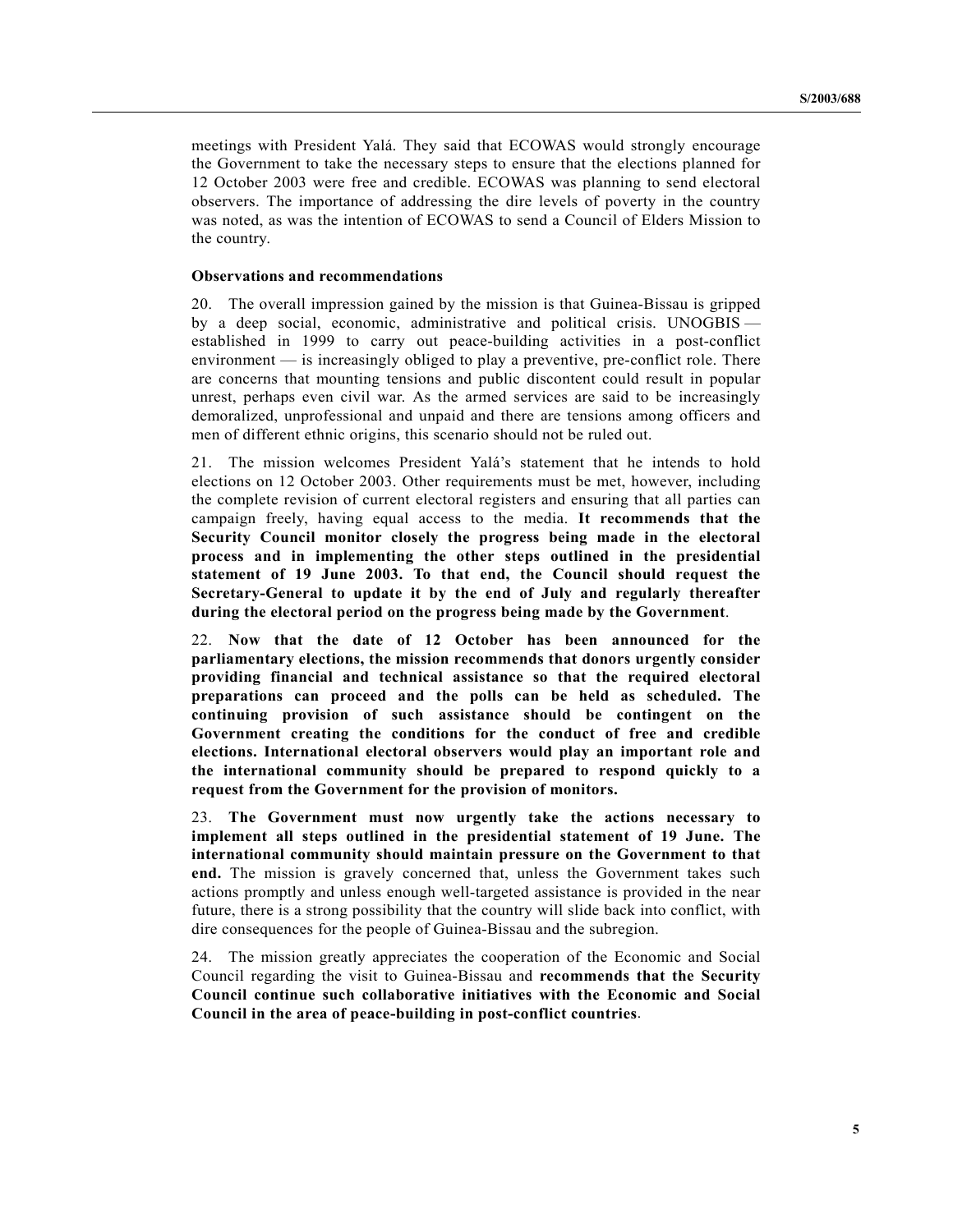## **Côte d'Ivoire**

25. In Abuja, the mission discussed the situation in Côte d'Ivoire with the President of Nigeria, Olusegun Obasanjo, the Executive Secretary of ECOWAS and the Special Representative of ECOWAS for Côte d'Ivoire, Raph Uwechue. It also exchanged views on the issue with the Chairman of ECOWAS and the Foreign Minister of Ghana in Accra. At those meetings, concern was expressed about the continuing activities of the armed militias, which some allege have links at high levels in the Government of Côte d'Ivoire; there are also continuing reports of murders and disappearances of persons suspected of having links with the Forces nouvelles. Concern was also expressed by senior ECOWAS officials about the Government's economic priorities, including the continuing acquisition of new and sophisticated weapons.

26. The Executive Secretary of ECOWAS reported significant achievements since the inauguration of the Government of National Reconciliation on 13 March 2003. Debates on the major provisions of the Linas-Marcoussis Agreement had been ongoing in the National Assembly. However, strong sentiments and opposition had been expressed by President Gbagbo's party, the Front populaire ivoirien (FPI), on some issues, especially the question of amnesty for certain Forces nouvelles personnel. Throughout the region, including in Côte d'Ivoire, the mission heard that the delay in appointing the Ministers of Defence and National Security was a serious impediment to progress. There was a general consensus that there was little chance of reducing tensions in the country until this was resolved.

27. The interlocutors mentioned above and the members of the Monitoring Committee encouraged the mission strongly to urge President Gbagbo and other political figures in Côte d'Ivoire to make progress on these and other points. They asked the mission to convey the widespread concern that threats to the full implementation of the Linas-Marcoussis Agreement were growing. Lack of statesmanship on the part of some leaders who had made inflammatory remarks was deplored, particular reference being made to the Speaker of the National Assembly who had recently called for civil servants to disregard instructions from ministers from the Forces nouvelles. Heads of State encouraged the mission to raise with President Gbagbo the need for the Government to do far more to rein in the activities of youth groups demonstrating against ministers from parties other than FPI and to take additional measures to increase the level of confidence between former antagonists in the country.

28. ECOWAS officials expressed the view that the ECOWAS Mission in Côte d'Ivoire (ECOMICI) had demonstrated the subregion's capability to take care of its problems, given the necessary support. Appreciation was expressed to the Governments of France, the United Kingdom of Great Britain and Northern Ireland and the United States of America for their material and financial support for ECOMICI. It was stressed that ECOMICI was working effectively and harmoniously with French forces but was in serious need of additional resources from the international community; its current funding would run out by October 2003.

29. In Abidjan, the mission met twice with President Gbagbo, the Prime Minister, Seydou Diarra, and leaders of the Forces nouvelles. It met the Speaker and Bureau of the National Assembly, senior military officers from the Forces armées nationales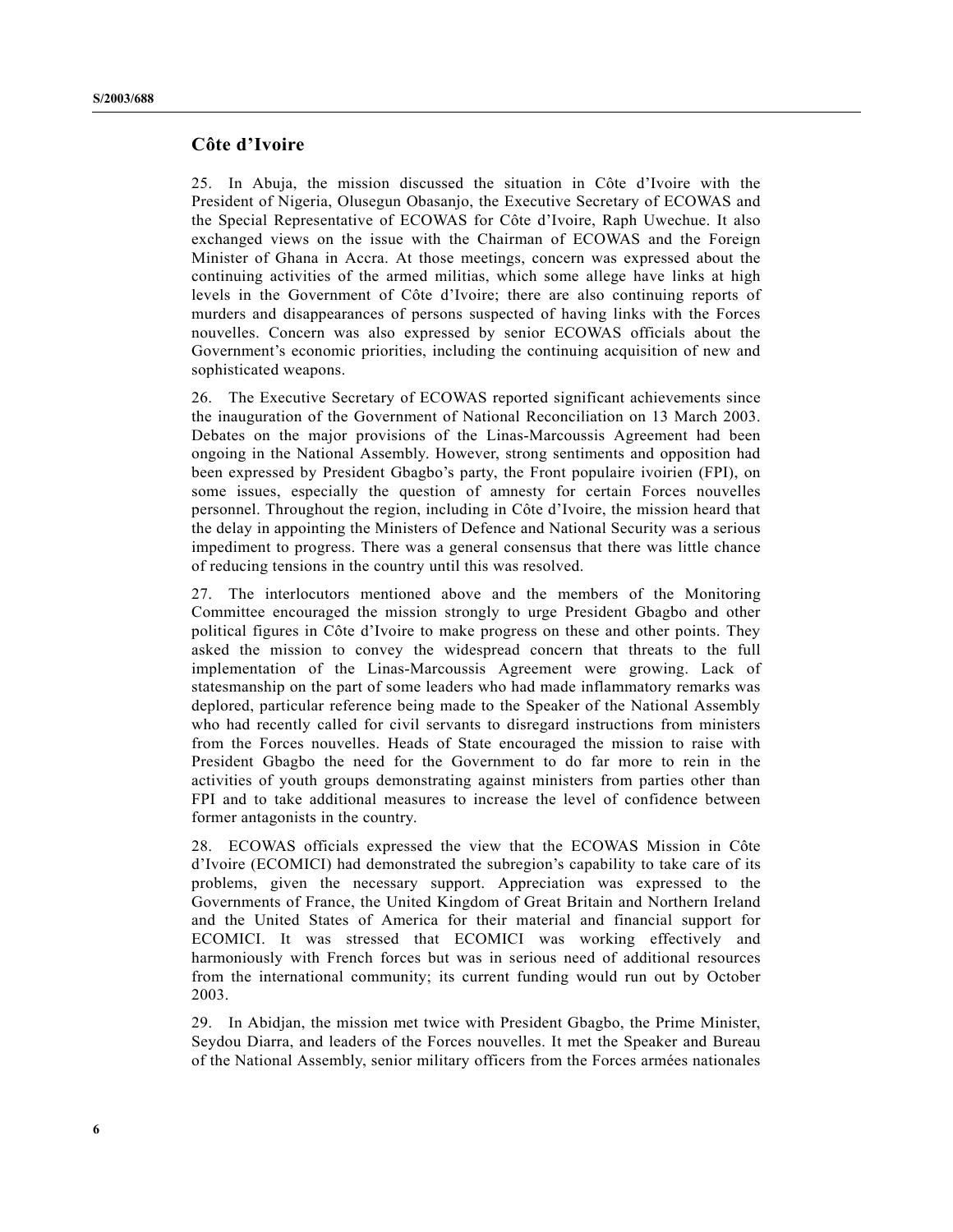de Côte d'Ivoire (FANCI), and from the Forces nouvelles, and representatives of Ivorian political parties and civil society. The mission was also briefed by the Special Representative of the Secretary-General for Côte d'Ivoire, Albert Tevoedjre, the United Nations country team, the Monitoring Committee, the commander of the French forces of Operation Licorne, the ECOMICI commander, and diplomats.

30. On 30 June, the Forces nouvelles had issued a communiqué in which they announced the end of their participation in the programme of disarmament, the closure of all the corridors of access to the zones under their control and the declaration of a state of emergency. The stated reasons for this included the attack by armed elements on the Secretary-General of the Mouvement patriotique de Côte d'Ivoire (MPCI) and Minister of Information, Guillaume Soro, on 27 June during an official visit to the national television complex in Abidjan — a crime with which, at the time of the mission's visit, no one had been charged by the Ivorian authorities the lack of security for ministers, and the refusal of President Gbagbo to respect the allocation of ministerial portfolios as agreed under the Linas-Marcoussis Agreement.

31. During its meetings in Abidjan, the mission repeatedly raised a number of issues of concern on which actions needed to be taken. These included the need to appoint Ministers of Defence and National Security; to disband the pro-Government militias; to provide an equal level of security for all ministers, of whatever party; to adopt an Amnesty Law to ensure both the release of political prisoners and the return of exiles and former combatants; to extend government services and State authority to areas under the control of the Forces nouvelles; to accelerate the implementation of the disarmament and reintegration programme; and to terminate the activities of mercenaries. Concern was also voiced by the mission about reports of major new defence expenditures by the Government, which were being interpreted in some quarters, whether correctly or not, as evidence of a preparedness by the Government to restart hostilities in the future, and whose sources of financing lacked transparency.

32. The mission emphasized to all parties that strict implementation of the Linas-Marcoussis Agreement, leading to the holding of free and fair elections in 2005, was the only path that would be acceptable to the international community. Any return to hostilities would lead to strong condemnation and measures by the international community against those responsible. The importance of continued dialogue, even at moments of great tension, was stressed to all interlocutors. At a meeting with Ivorian civil society, the negative impact of hate media was stressed to the mission.

33. It was also made clear to all parties by the mission that impunity for human rights abuses would not be tolerated; that the practice — especially in the west of the country — of recruiting child soldiers was abhorrent and must cease; and that full humanitarian access must be assured. The mission was informed by the Force Commander of ECOMICI that the situation in the west of the country had recently improved to the extent that humanitarian agencies should be able to operate there.

34. President Gbagbo responded to several of the issues raised by the mission. He accepted that the Linas-Marcoussis Agreement should be implemented in full, but he also pointed out that he was bound by the constitution of Côte d'Ivoire. He denied that there were any "armed militias" on the Government side, only unarmed citizens' groups. Regarding the two ministerial appointments, President Gbagbo said that if FANCI and the Forces nouvelles could agree on nominations for these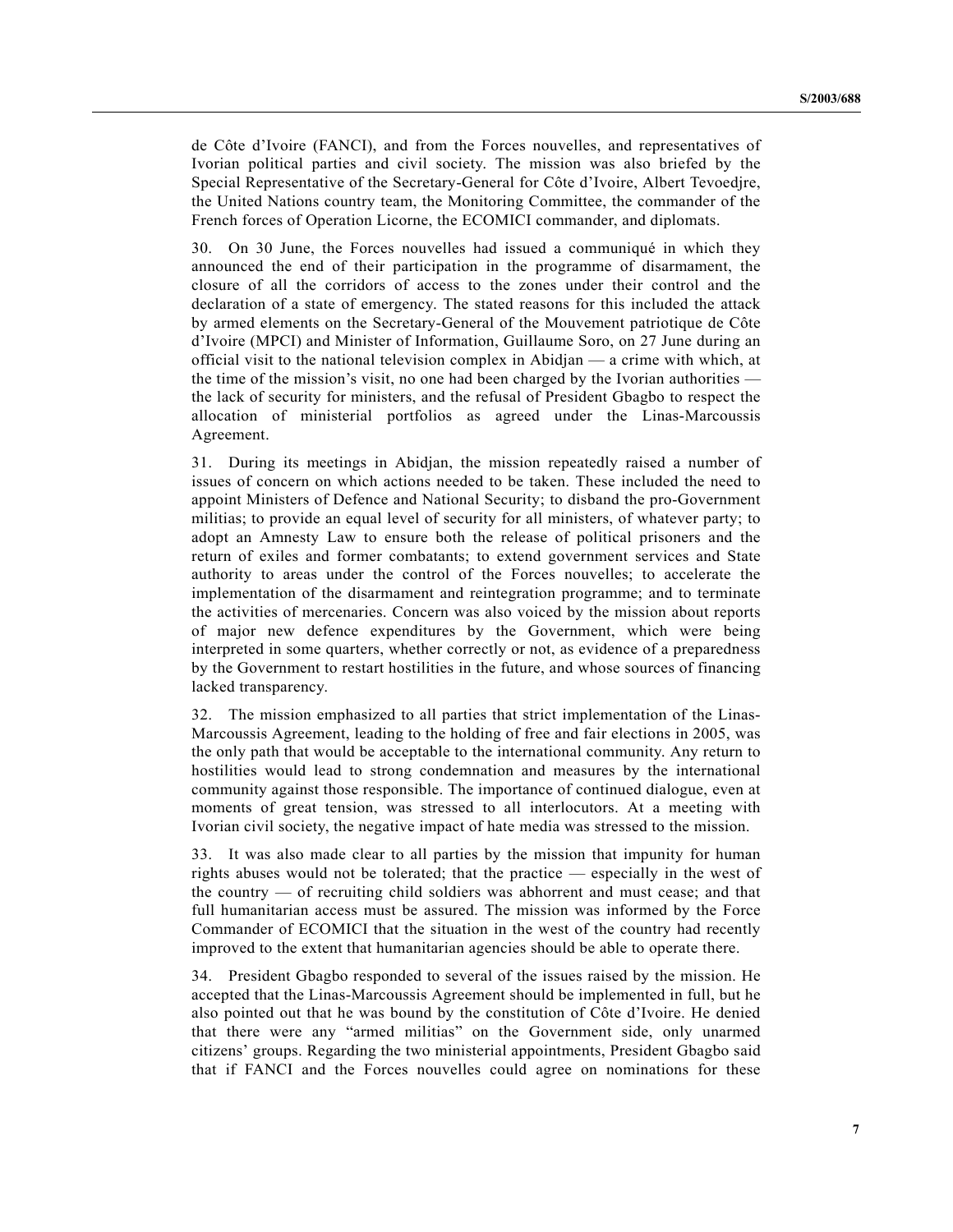positions, he would not hesitate to appoint them. He said that only the unofficial armed groups, not the Ivorian armed forces, recruited child soldiers: there were, he claimed, strict minimum age limits for FANCI recruitment.

#### **Observations and recommendations**

35. The mission recognizes that significant progress has been made in the implementation of the Linas-Marcoussis Agreement, thanks to the efforts of the President, the Prime Minister, the new Government of National Reconciliation and other political forces. Although Côte d'Ivoire remains an issue of serious concern for the subregion and the international community, the precise modalities of implementing the Agreement are largely a matter for internal Ivorian discussion.

36. Nevertheless the mission found strong consensus in the subregion and among representatives of the wider international community that decisive action by President Gbagbo on a number of key issues was essential if a creeping deterioration in the situation was to be avoided. **The mission strongly encourages the President, his Government and his supporters, and all parties to the Agreement, to take the required steps so that the programme of disarmament, demobilization and reintegration can proceed according to plan. In this connection, the mission suggests that the United Nations Mission in Côte d'Ivoire (MINUCI) pay serious attention to the important lessons learned from a similar experience in Sierra Leone.**

37. **The mission recommends that the Security Council pay sustained attention to the implementation of the actions mentioned in paragraph 31, especially relating to the appointment of the Ministers of Defence and National Security and the assured security of all government ministers. It suggests that the Special Representative of the Secretary-General for Côte d'Ivoire, as Chairman of the Monitoring Committee, should keep the Council closely informed of developments in this regard. The mission encourages all political forces to commit themselves in public to strict implementation of the Linas-Marcoussis Agreement as the road map to reconciliation and lasting peace in the country and with its neighbours.**

38. The mission draws the Security Council's attention to the essential linkage between scrupulous implementation of the Linas-Marcoussis Agreement and the holding of elections in 2005. President Gbagbo indicated to the mission a strong interest in receiving international assistance for the preparations and monitoring of the elections, and said he would be writing to request this. **The mission recommends that, at the appropriate time, the Security Council support international involvement in the electoral process**.

39. The people, politicians and various armed forces in Côte d'Ivoire will need to give serious attention to the future not only of the country's democratic institutions, in the lead-up to elections in 2005, but also to its security institutions and indeed all aspects of good governance, including transparent budgeting. They must also be prepared to make compromises for the sake of peace, continue the path of dialogue, and avoid inflammatory words or actions.

40. Côte d'Ivoire's moves towards national reconciliation deserve full support from the international community. **In this connection, the mission hopes that MINUCI will soon receive its full complement of staffing, especially in such**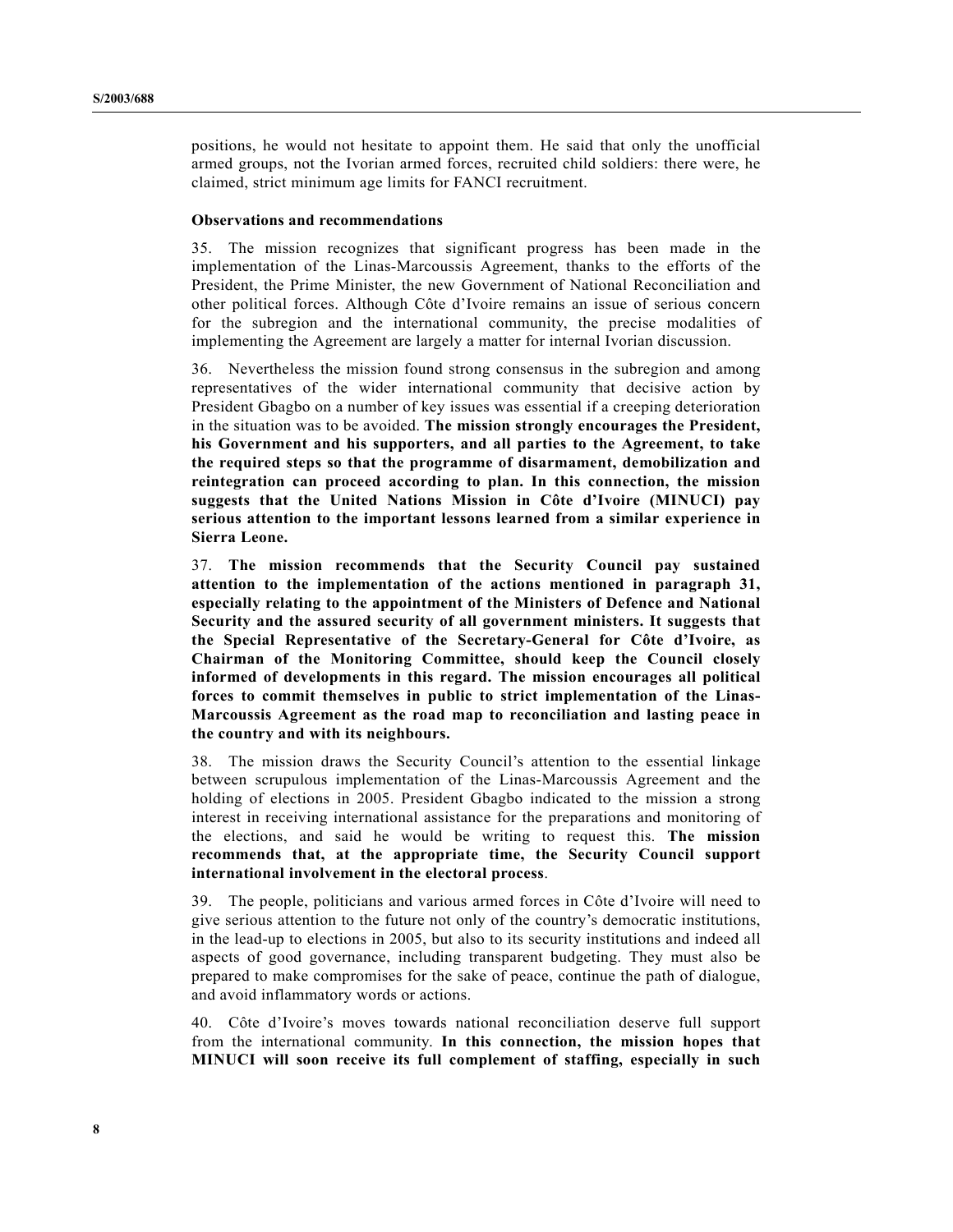**crucial areas as the political and human rights components.** The mission commends the cooperative way in which Licorne and ECOMICI forces, under excellent leadership, are monitoring the ceasefire and working to support implementation of the Linas-Marcoussis Agreement. **It notes with concern the funding constraints of ECOMICI and urges Member States in a position to do so to provide additional resources to ECOMICI so that it can continue its important work.**

## **Liberia**

41. The mission discussed the situation in Liberia with virtually all of its interlocutors. The Executive Secretary of ECOWAS and the ECOWAS mediator for the ECOWAS-led Liberian peace talks, General Abdulsalami Abubakar, described recent progress in the negotiations. On 27 June, the talks were suspended until 4 July because the ceasefire agreement signed on 17 June had been violated. The Executive Secretary expressed concern about the extent of the parties' commitment to peace: their delay in fulfilling the requirements for the deployment of the Joint Verification Team appeared to be a tactic to gain time to win military advantage. The political parties and civil society represented in the political negotiating committee seemed to have little influence on either the Government of Liberia or the rebel groups in the military committee. LURD and MODEL apparently had no set of common objectives beyond the exclusion from power of President Taylor. The humanitarian cost of the continued fighting was disastrous: hundreds of civilians had been killed, thousands displaced and most humanitarian aid agencies forced to cease operations.

42. The Executive Secretary of ECOWAS and the ECOWAS mediator recommended that the mission urge the parties to return to negotiations, respect the ceasefire and facilitate the early deployment of the Joint Verification Team. It was crucial to create the conditions for the return of humanitarian agencies. They urged the mission to exert pressure on any outside parties providing assistance to the armed groups to stop such action. ECOWAS hoped to be ready to secure the ceasefire by creating a buffer zone through the deployment of a stabilization force, but they needed financial and logistical assistance from the international community to do so. The Defence and Security Commission of ECOWAS was meeting on 3 July to consider the composition of such a force. An international stabilization force, led by a State outside the region, was needed urgently to deploy alongside an ECOWAS force. The Executive Secretary hoped the United States might consider involvement in such a force. The Minister for Foreign Affairs of Ghana said subsequently that ECOWAS was considering a force of 5,600 troops, including 3,600 requested from Ghana, Mali, Morocco, Senegal and South Africa. The Executive Secretary considered that a neutral transitional government composed of technocrats should then be appointed, for 18 to 24 months, with a specific mandate to create the conditions for disarmament, security sector reform and elections.

43. President Obasanjo described how the announcement of the indictment of President Charles Taylor by the Special Court for Sierra Leone had complicated the efforts of subregional leaders to persuade him to leave office peacefully. He recalled that, initially, President Taylor had said that he would be prepared to step down in the interest of peace in Liberia. However, he was now insisting that the indictment first be rescinded. Unless an exit route could be found, President Taylor might well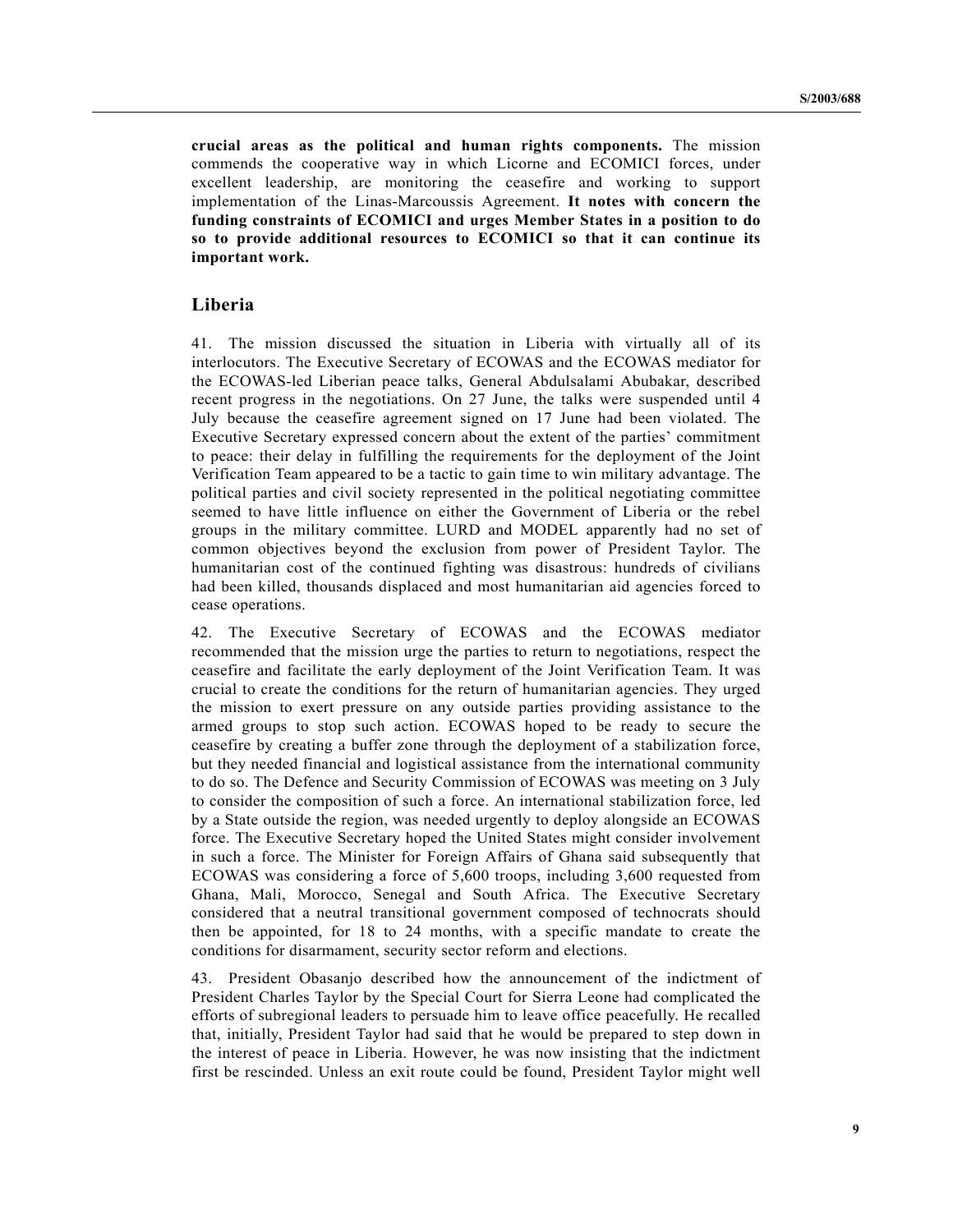feel that he had enough political support to return to the bush to fight, using the still considerable military resources at his disposal. President Kufuor also emphasized the need to find a solution for the sake of the Liberian people: but the indictment against President Taylor could not lapse — those who offended against humanity had to be brought to book. The Minister for Foreign Affairs of Ghana said he believed that President Taylor would depart quickly, if a satisfactory arrangement could be made. In response, the mission said that the Security Council had authorized the establishment of the Special Court and would support its decisions. There must be no impunity for gross abuses of human rights and international humanitarian law. Equally, they recognized that the Liberian people were in a dire predicament and that their well-being had to be a significant consideration in the international community's approach.

44. Following its discussions with senior ECOWAS officials and the Presidents of Nigeria and Ghana, the mission met the parties to the peace negotiations in Accra, namely, the Government of Liberia, LURD, MODEL, the registered political parties and civil society. The mission emphasized that it was not there to mediate or to intervene in the Liberian peace talks. It insisted, to all parties, however, that there must be full respect for, and implementation of, the ceasefire; a comprehensive political settlement making possible the appointment of a transitional government which would organize free and fair elections; respect for international humanitarian law, including full and immediate access for humanitarian organizations to provide food and medicines; full respect for human rights, including an end to the recruitment of child soldiers; and investigations of human rights abuses.

45. The mission warned against attempts to seize power by force, which would not be accepted by the international community. Although the mission made clear that it would not involve itself in the detail of the negotiations, it noted from its meetings with the parties that there were still significant differences to be resolved, particularly regarding the question who might be appointed to lead a transitional government. The government delegation indicated that President Taylor would be willing to step down at the end of his term in January 2004. They advocated a constitutional approach regarding transitional arrangements, with a new transitional government headed by the Vice-President. The Inter-Religious Council and the Bar Association of Liberia advocated the rescinding of the indictment of President Taylor by the Special Court for Sierra Leone, but this position was not shared by all civil society representatives. The political parties and civil society were however united in their strong desire for peace, their urgent appeal to the international community for an international stabilization force and immediate humanitarian aid, and their wish for a comprehensive agreement and a transitional government that would lead to free and fair elections.

46. The mission met the Prime Minister and Foreign Minister of Guinea in Conakry. The position indicated was that the Government of Guinea supported the ceasefire in Liberia and was not trying to install a representative of LURD as head of a transitional government. They strongly supported the indictment of President Taylor by the Special Court for Sierra Leone. The mission urged the Government to put pressure on LURD to participate constructively in the peace talks. Also in Conakry, the mission met Sekou Conneh, Chairman of the political wing of LURD, who set out the movement's political objectives, including its claim to head any transitional government of Liberia. He indicated, however, that LURD might be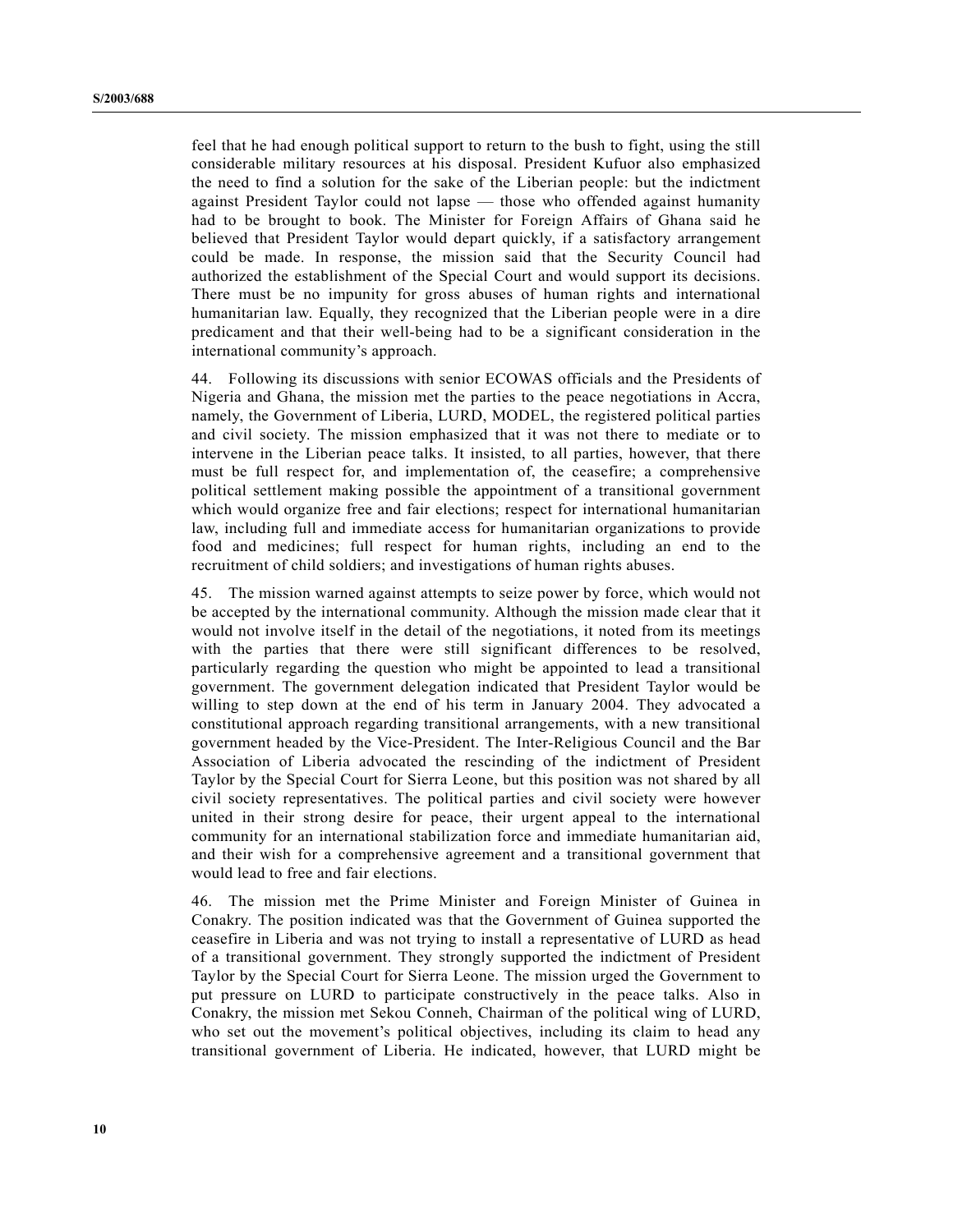open to negotiation on the precise arrangements once it was clear that President Taylor was to play no further part in Liberian political life.

#### **Observations and recommendations**

47. The mission recommends that:

(a) **The Security Council should commend the dedication of General Abubakar, the ECOWAS team and the Government of Ghana as current chair of ECOWAS for their facilitation and mediation of the Liberian peace talks, and express its strong support for their work.**

(b) **The Security Council should insist on strict implementation of the ceasefire in order to create a sufficiently stable security environment for humanitarian agencies to return and to give space for a negotiated political agreement. It should condemn the initiators of any breaches of the ceasefire.**

(c) **The Security Council should make clear that it will not condone any attempts to seize power by force or accept the appointment of those responsible for such attempts to key positions of political leadership.**

(d) **The implementation of the ceasefire and a comprehensive agreement should be closely monitored by the international community.**

(e) **The Security Council should urgently consider authorizing an international stabilization force on the basis of current ECOWAS plans, taking account of the ECOWAS appeal for troops and other support from outside the region. While any decision on such a force will inevitably be linked with progress in the political negotiations, plans for deployment should be drawn up rapidly, since delay will risk renewed breakdowns of the ceasefire.**

(f) **Countries in a position to do so should consider rapidly providing financial or logistical support to ECOWAS and its member States to facilitate their deployment of a stabilization force.**

(g) **The Security Council must insist to all parties that international humanitarian law and the human rights of all, especially women and children, must be respected; that recruitment of child soldiers must cease; and that action will be taken against those who abuse these principles.**

(h) **The donor community should respond urgently to the serious and immediate humanitarian needs of the Liberian people.**

(i) **Liberia is likely to require an increased level of United Nations attention and involvement in the short- to medium term. The Secretary-General should consider appointing a suitably senior representative in Liberia at the appropriate time, suitably resourced. A United Nations operation in Liberia should promote close coordination between peacekeeping and peacebuilding, development and humanitarian programmes, perhaps through the appointment of a Deputy Special Representative of the Secretary-General who also acts as United Nations resident coordinator, as has worked very well in Sierra Leone.**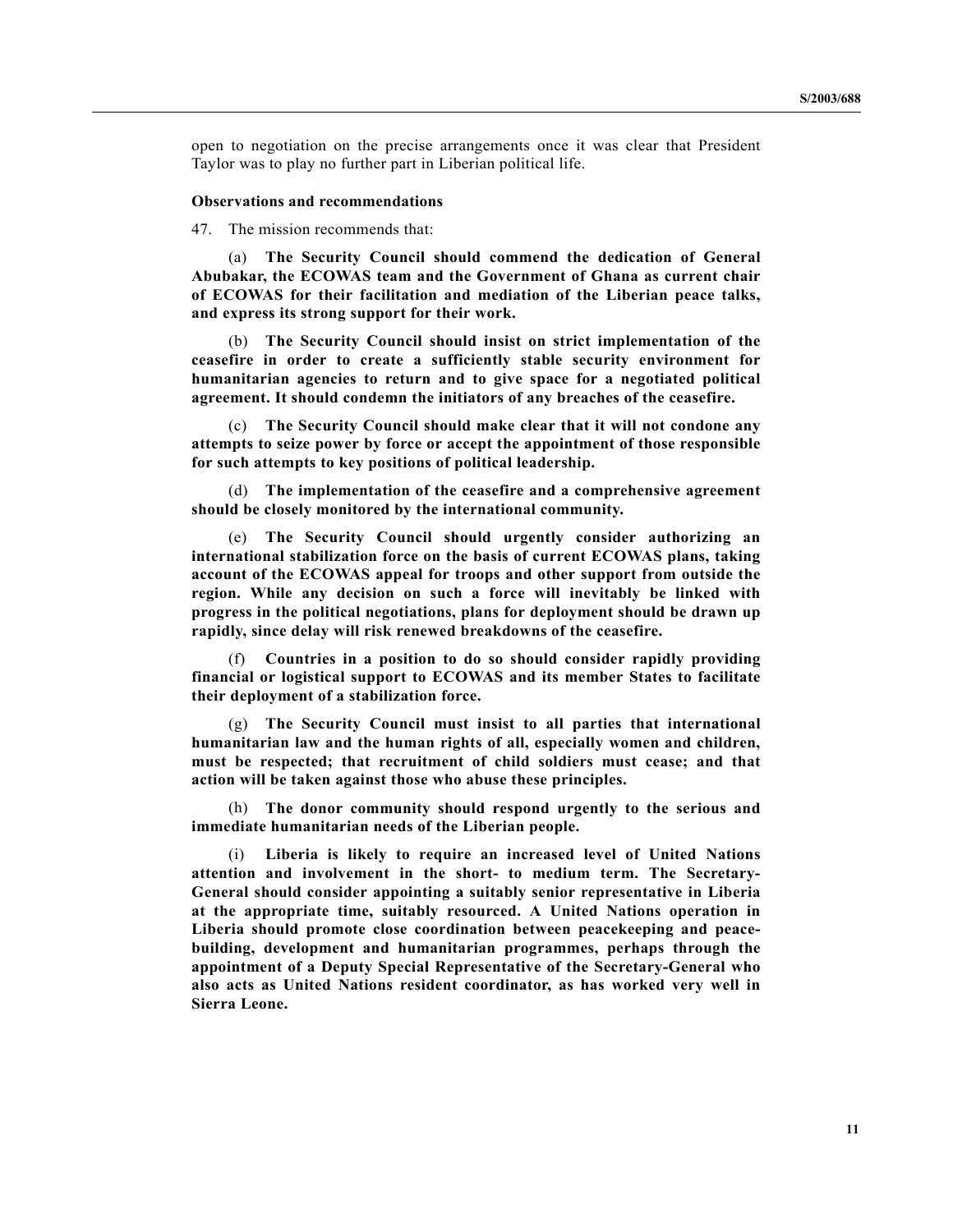## **Sierra Leone**

48. The mission spent a day in Sierra Leone and noted with satisfaction the progress made in consolidating the rehabilitation of the country in the past two years. The members of the mission were, nevertheless, made fully aware of the distance Sierra Leone still has to travel to self-sufficiency.

49. The Special Representative of the Secretary-General, Oluyemi Adeniji, told the mission in Freetown on 3 July that the situation in Sierra Leone continued steadily to improve. However, the conflict in Liberia would always threaten Sierra Leone's stability until it was resolved. Over 80,000 refugees had returned, and hundreds of deserters from both the armed forces of Liberia and LURD had crossed the border into Sierra Leone. The Government of Sierra Leone's capacity to accommodate this influx was hampered by lack of resources.

50. The Acting Force Commander of the United Nations Mission in Sierra Leone (UNAMSIL) described the progress with drawdown of the force. Of the original 17,500 troops 13,000 now remained. He reiterated the recommendation in the Secretary-General's report of 23 June 2003 (S/2003/663) that the Council endorse the "modified status quo" option for the drawdown of UNAMSIL, with a target completion date of December 2004. He also suggested that this needed careful monitoring to allow for adaptation to circumstances.

51. The mission congratulated President Ahmad Tejan Kabbah on the progress achieved. He and several of the mission's interlocutors underlined the contribution the presence of UNAMSIL had made, not just to Sierra Leone's security but also thanks to the excellent integration of development and humanitarian issues into the structure and work of UNAMSIL — to wider peace-building efforts. They were concerned that an over-hasty withdrawal of UNAMSIL could jeopardize the country's security and the significant investment of the international community. Some interlocutors also suggested that UNAMSIL should not withdraw completely, but that a residual force should remain.

52. The Special Representative of the Secretary-General said that progress was being made towards the key benchmark of improving the capacity of the Sierra Leonean armed forces and police to assume full responsibility for internal and external security after the departure of UNAMSIL. The International Military Advisory and Training Team continued to assist with restructuring the Sierra Leone army, while the UNAMSIL civilian police contingent, now 125 strong, was helping to train new recruits to the Sierra Leone police and was mentoring existing officers. The mission asked detailed questions in this area, and was left with the impression that a considerable amount remained to be done.

53. Several of the mission's interlocutors expressed concern about the extent of government control over the diamond-mining areas, a prerequisite for the country's stability. Although civil servants had now returned to these areas, unlicensed mining continued on a large scale, especially by young people. The Government's mining monitors lacked the capacity and resources to enforce the official licensing regime. This had an economic impact as well as presenting a security risk: diamonds which went through the official certification regime were often seriously undervalued, while only a small proportion of all diamonds exported went through the official regime, and on those the Government levied only a 3.5 per cent tax. The mission recognized the considerable challenge that the Government faced in ensuring that all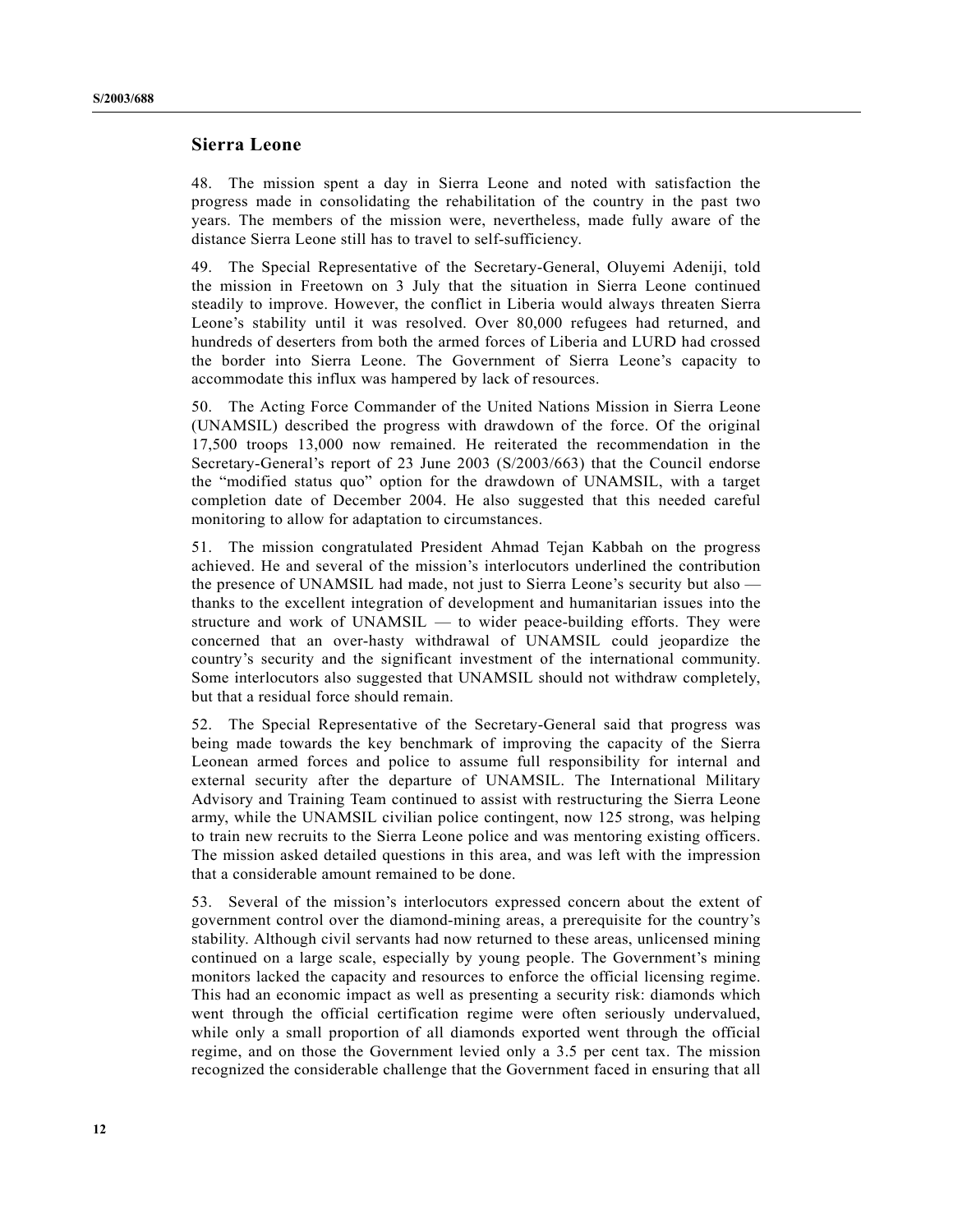diamonds were channelled through the official regime, but it stressed the priority the Government should give to meeting this challenge, particularly now that the Security Council embargo on the export of uncertified Sierra Leonean diamonds had expired. President Kabbah considered that good progress was being made, but he agreed that more needed to be done in this area. The Government was particularly keen to involve a reliable inward investor in this sector.

54. The United Nations country team reported that nearly three quarters of the 57,000 former combatants had entered the reintegration programme and been given training opportunities, and the programme should be completed by the end of the year. President Kabbah confirmed that the Civil Defence Force had been disbanded and would not be allowed to re-establish itself. Representatives of civil society asked that particular consideration be given to women, including refugees without resources or job opportunities, for inclusion in post-conflict peace-building and reconciliation programmes — particularly those who had been forcibly recruited as combatants and subsequently rejected by their families.

55. In response to a question regarding refugees, President Kabbah said that he thought that most of those in Guinea had already returned. He was not sure that those remaining in Côte d'Ivoire, the Gambia and Liberia would necessarily make a constructive contribution to the current stage of Sierra Leone's development, although he confirmed that Sierra Leone was ready to receive them.

56. The mission heard that it was important for Sierra Leone's future to create a climate of political inclusion in which all groups had the opportunity to participate. The local elections in 2004 would be an important test of this; community groups should be encouraged to participate. President Kabbah agreed, although he hoped that candidates' local credentials would be a more important determining factor in the elections than national political party affiliations. The continuing decentralization of authority in the country was cited by several interlocutors as another positive trend.

57. The mission visited the Special Court for Sierra Leone and reiterated its strong support for the Court and for the principle of no impunity. The mission congratulated the Registrar and Chief Prosecutor on the remarkable progress made in the past year in setting up the Court from scratch to the point where 12 indictments had been issued and 9 of the indictees arrested. One, former Revolutionary United Front commander, Sam Bockarie, had been killed in Liberia; his remains were undergoing forensic testing by the Court. The Court was following up reports that a further indictee, the former leader of the Armed Forces Revolutionary Council, Johnny Paul Koroma, had also been killed in Liberia.

58. The Registrar appealed for more funding; the Court's operations were running on schedule, and within budget, but there was a funding gap of \$25 million and the Court would run out of funds by the end of the year if no new pledges were made. The Prosecutor explained the reasons for the timing of his announcement of the indictment of President Taylor and asked the Security Council to consider acting under Chapter VII of the Charter of the United Nations to compel all Member States to cooperate with the Court, so that the Court did not have to rely solely on the conclusion of bilateral agreements to secure the handover of indictees.

59. President Kabbah noted that the indictment of President Taylor had been widely welcomed in Sierra Leone and that, if he escaped the Court's jurisdiction,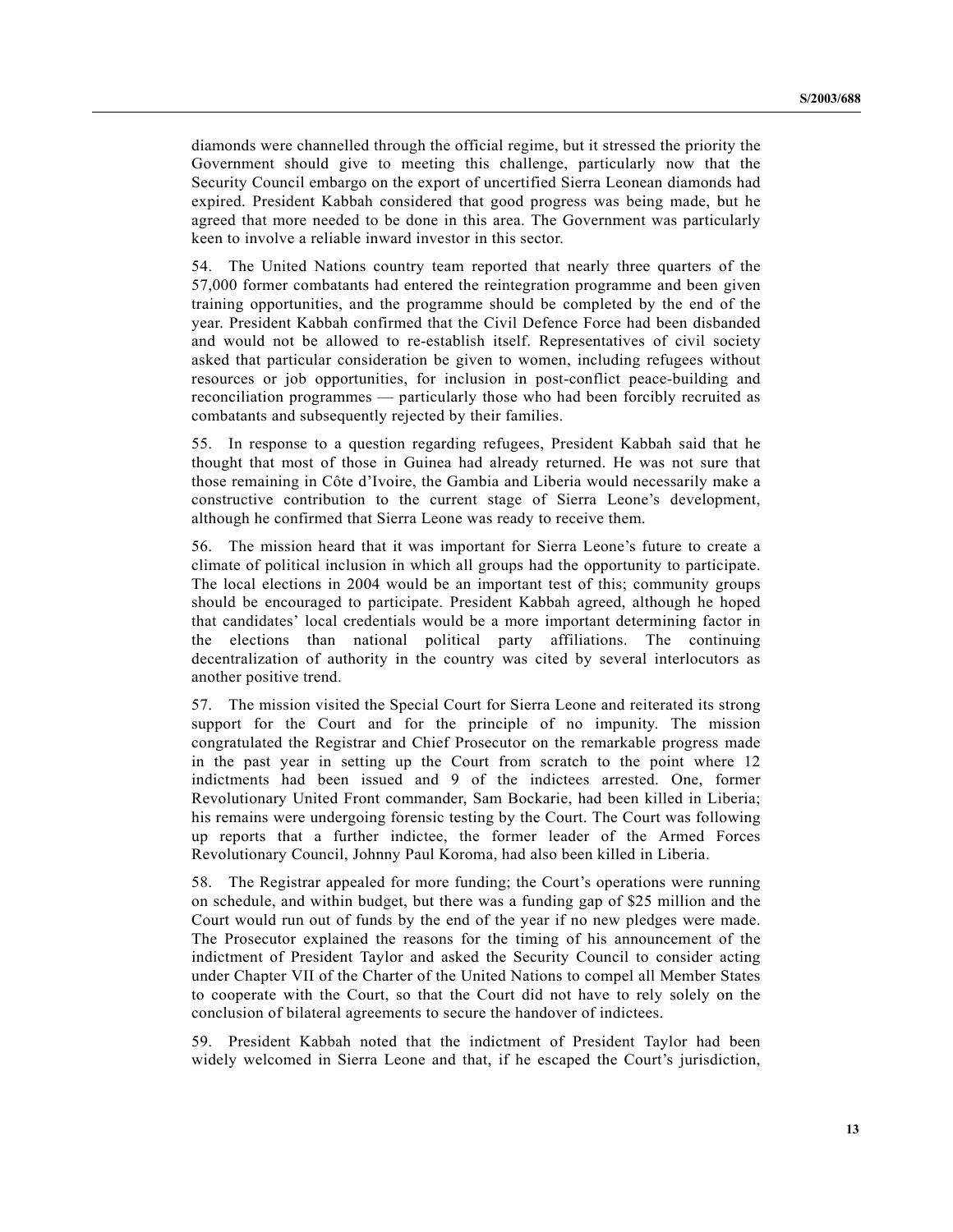this could provoke a violent reaction in Sierra Leone. Representatives of civil society also stressed the importance of President Taylor's being brought to justice. The mission was also briefed by officers from the Truth and Reconciliation Commission whom it congratulated for the progress being made in the Commission's important work.

60. The mission thanked the Special Representative for his dedication and service in Sierra Leone and congratulated him on his recent nomination as Foreign Minister of Nigeria.

#### **Recommendations**

61. The mission recommends that:

(a) **The Government of Sierra Leone should intensify its efforts to develop the capacity of the Sierra Leonean armed forces and police to ensure security when UNAMSIL leaves. Donors should support such efforts generously, as assistance here will be less costly than the continuation of UNAMSIL.**

(b) **The Security Council should recognize the linkage between establishing peace in Liberia and consolidating stability in Sierra Leone and the Mano River Union subregion, and should take this into account when deciding on the best option for the drawdown of UNAMSIL.**

(c) **The successful disarmament, demobilization and reintegration programme in Sierra Leone should be thoroughly assessed by the United Nations system to ensure that such programmes in other countries, particularly in due course in Liberia, take full account of the lessons learned.**

(d) **The Security Council should examine the lessons to be drawn from UNAMSIL for the coordination of United Nations peacekeeping, peacebuilding, humanitarian and development efforts, so that the transition from peacekeeping to longer-term development can be more effectively managed in other United Nations operations.**

(e) **The Security Council and other parts of the United Nations system should give careful consideration to the different roles women play in conflict and in subsequent peacemaking and peace-building; donors should support efforts by civil society to empower women's peace-building efforts and to help those who have been victims of conflict, including refugees.**

(f) **The Government of Sierra Leone should devote special effort to consolidating its control over the diamond-mining areas by ensuring that police and other civil servants are fully deployed there; and should take all the necessary measures to enforce fully the certification and licensing regime and to enable Sierra Leone to participate fully in the Kimberley Process.**

(g) **Donors should respond rapidly and generously to the urgent funding needs of the Special Court for Sierra Leone, and the Truth and Reconciliation Commission. UNAMSIL should provide full cooperation to and support for the Court.**

(h) **The local elections in Sierra Leone in 2004 should allow as much community representation as possible, so as to reinforce the principles of**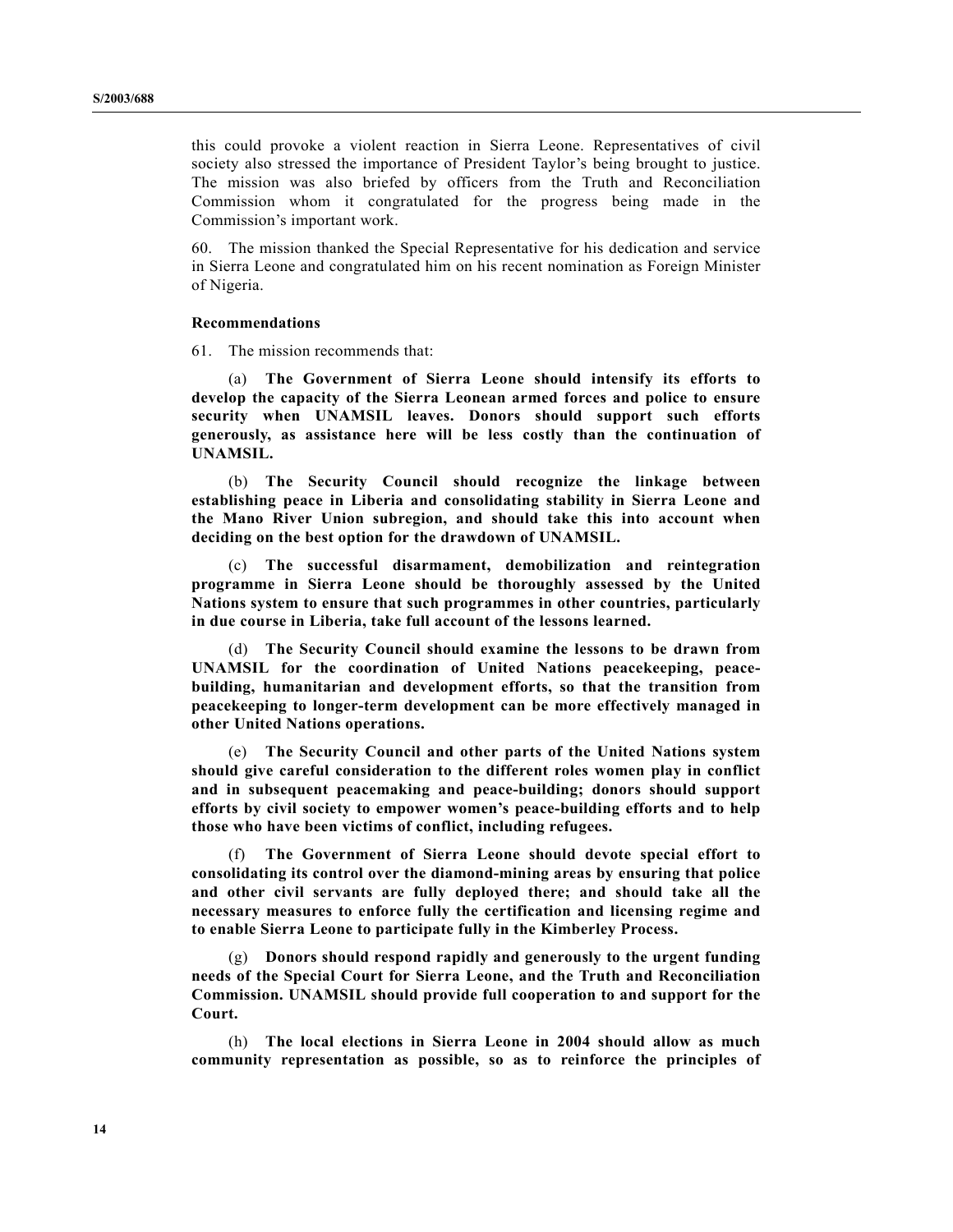**inclusion and high standards of governance. The United Nations system should, with the cooperation of the Government of Sierra Leone, monitor the conduct of the elections carefully.**

## **The West African subregion**

#### **Observations and recommendations**

62. The reasons for instability in West Africa are many, including abject poverty, poor standards of governance and irresponsible leadership in certain countries, illegal exploitation of natural resources and cross-border flows of small arms and mercenaries. An additional major factor has nevertheless been the persistent tendency of certain Governments, in particular that of Liberia, to exacerbate already existing tensions in one or other of their neighbours by meddling in domestic disputes and using proxies to undermine Governments. **The mission believes that the Security Council, as agreed in resolution 1478 (2003), should consider ways of promoting regional compliance by following up its demand that such interference, particularly the provision of weapons to armed groups in neighbouring countries, must cease.**

63. **The mission believes that the international community should step up its support for ECOWAS.** ECOWAS is gaining experience and operational traction, not just in its efforts to resolve individual crises in West Africa, but also in its broader efforts to promote better governance, subregional economic integration and observance of human rights and international humanitarian law, and implementation of peace agreements in the subregion. It is time to give concrete expression to repeated calls in recent years for increased international support for ECOWAS. **The mission recommends that the Special Representative of the Secretary-General for West Africa, Ahmedou Ould-Abdallah, undertake a comprehensive study, in conjunction with the Executive Secretary of ECOWAS and concerned Member States, of ways in which the international community can increase its cooperation with, and assist in strengthening the capacity of, ECOWAS.**

64. The study should make practical proposals for helping ECOWAS to address recurrent subregional problems such as the flows of small arms and mercenaries and the use of child soldiers, including through existing mechanisms such as the ECOWAS Moratorium on the Importation, Exportation and Manufacture of Small Arms and Light Weapons in West Africa, the ECOWAS Mechanism for Conflict Prevention, Management, Resolution, Peacekeeping and Security, and ECOWAS peacekeeping forces in the subregion. In the meantime, **the mission believes that the Security Council would benefit from more regular exchanges with the Executive Secretary of ECOWAS and invites him to transmit the Organization's reports to the Council, as appropriate.**

65. Concerns were expressed to the mission that a major disadvantage for potential troop-contributing countries of ECOWAS-led peacekeeping operations was that, unlike United Nations peacekeeping forces, there was no automatic reimbursement for the costs of deployment. In one such example, the Minister for Foreign Affairs of Ghana had noted that Ghana had so far received only one \$3 million contribution towards the \$17 million cost of its deployment of troops to ECOMICI. The ECOMICI Force Commander indicated that there was discontent among the troops regarding the lower level of daily subsistence allowance they received compared to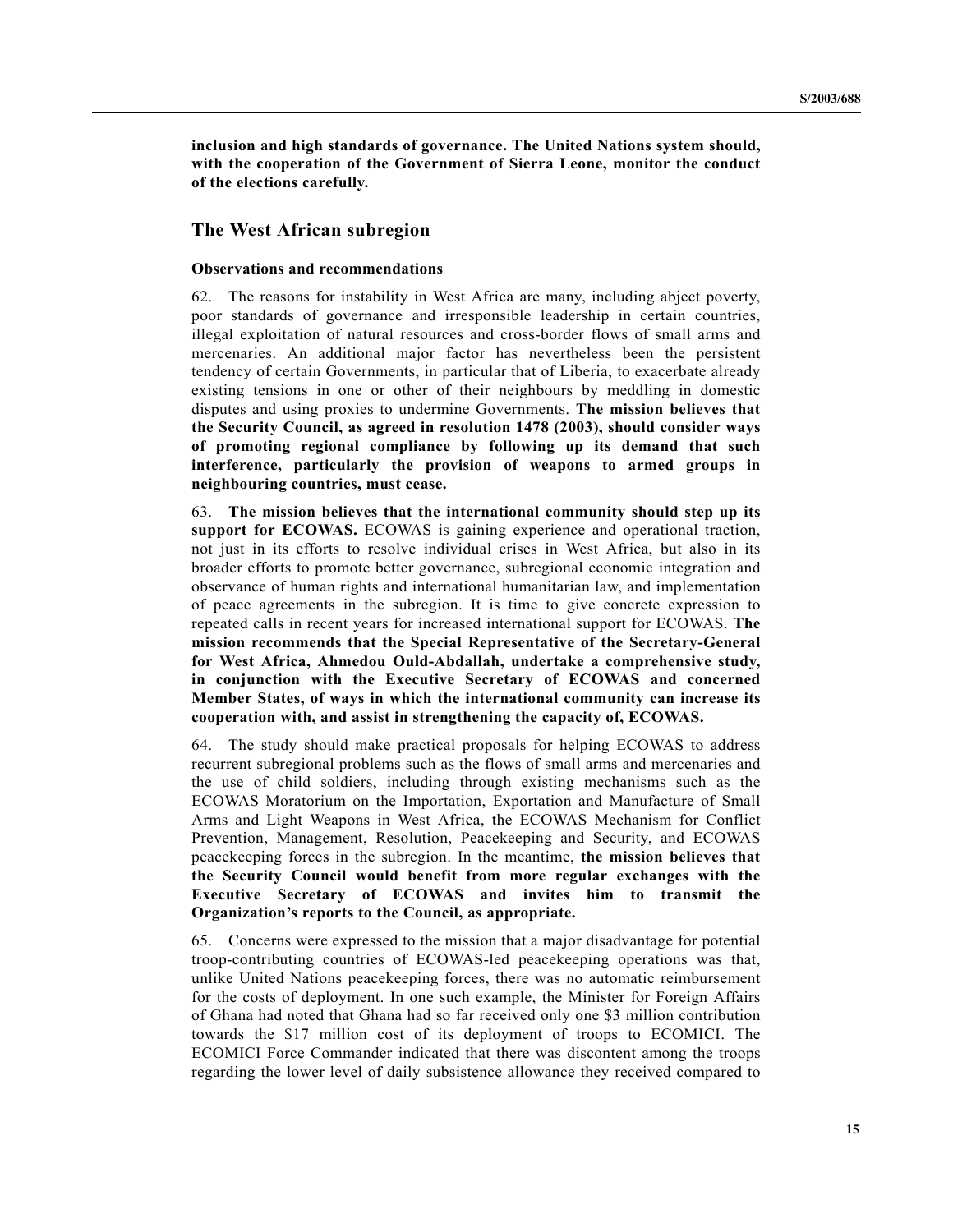that received by United Nations peacekeeping troops. Given the proactive and essential role ECOWAS forces have played in a number of West African countries in recent years, **the mission recommends that the international community should give priority to the provision of timely and adequate funds and materiel for the various peacekeeping forces set up by ECOWAS.**

66. The mission shares the conviction of ECOWAS, expressed at an extraordinary session of the Authority of Heads of State and Government held on 28 May 2003, that only a concerted regional approach can guarantee peace, security and stability in the subregion. The new Office of the Special Representative of the Secretary-General for West Africa, based in Dakar, though yet to be fully staffed, has a mandate that is both region-wide and multidisciplinary. **The mission believes that this Office should be strengthened by resources from within the United Nations or from Member States in order to carry out some of the additional tasks suggested in this report. The mission calls on other branches of the United Nations system to provide maximum cooperation, information-sharing and other support to the Office. In order to further improve cooperation with ECOWAS, the mission recommends that, if acceptable to ECOWAS, an officer from the Office of the Special Representative of the Secretary-General be colocated at ECOWAS headquarters.** This would be consistent with recommendations made by the Security Council mission to West Africa in October 2000 regarding increasing cooperation between the United Nations and ECOWAS.

67. Some of the mission's interlocutors proposed that additional assistance be given to reinforcing the capacity of the Mano River Union secretariat. **The mission recommends that donors give consideration to the funding proposals made by the Economic Commission for Africa for strengthening the secretariat and for economic initiatives among the Mano River Union countries as ways of building subregional cooperation.**

68. The mission noted that in each country which has been a source of instability in the subregion in recent years the issue of the reform of the security sector is of paramount importance. **Donor countries and institutions should pay far greater attention to this problem — by providing expert assistance, training and funding — than many have done to date. The United Nations system, with appropriate assistance from Member States, should, with the experience now gained, be ready to provide essential elements for security sector reform in the subregion. This might include the possibility of a regional disarmament, demobilization and reintegration programme.**

69. The mission was encouraged to note the determined stance of ECOWAS States regarding non-recognition of any group taking power by force, as well as insistence on respect for constitutional legality, the rule of law and human rights. Any group considering the use of unconstitutional means to overthrow a Government should be aware that the era of tolerance for military coups has passed. At the same time, the mission stresses that the use of force and coups d'état are not the only unconstitutional methods of seizing or holding on to power. States of the subregion and the international community should make clear that good governance, stability and development must receive the highest priority from all governments.

70. In the West African subregion weapons are too readily available without effective controls. **The mission recommends that Member States should take all necessary measures to stem the sales of arms to countries under arms**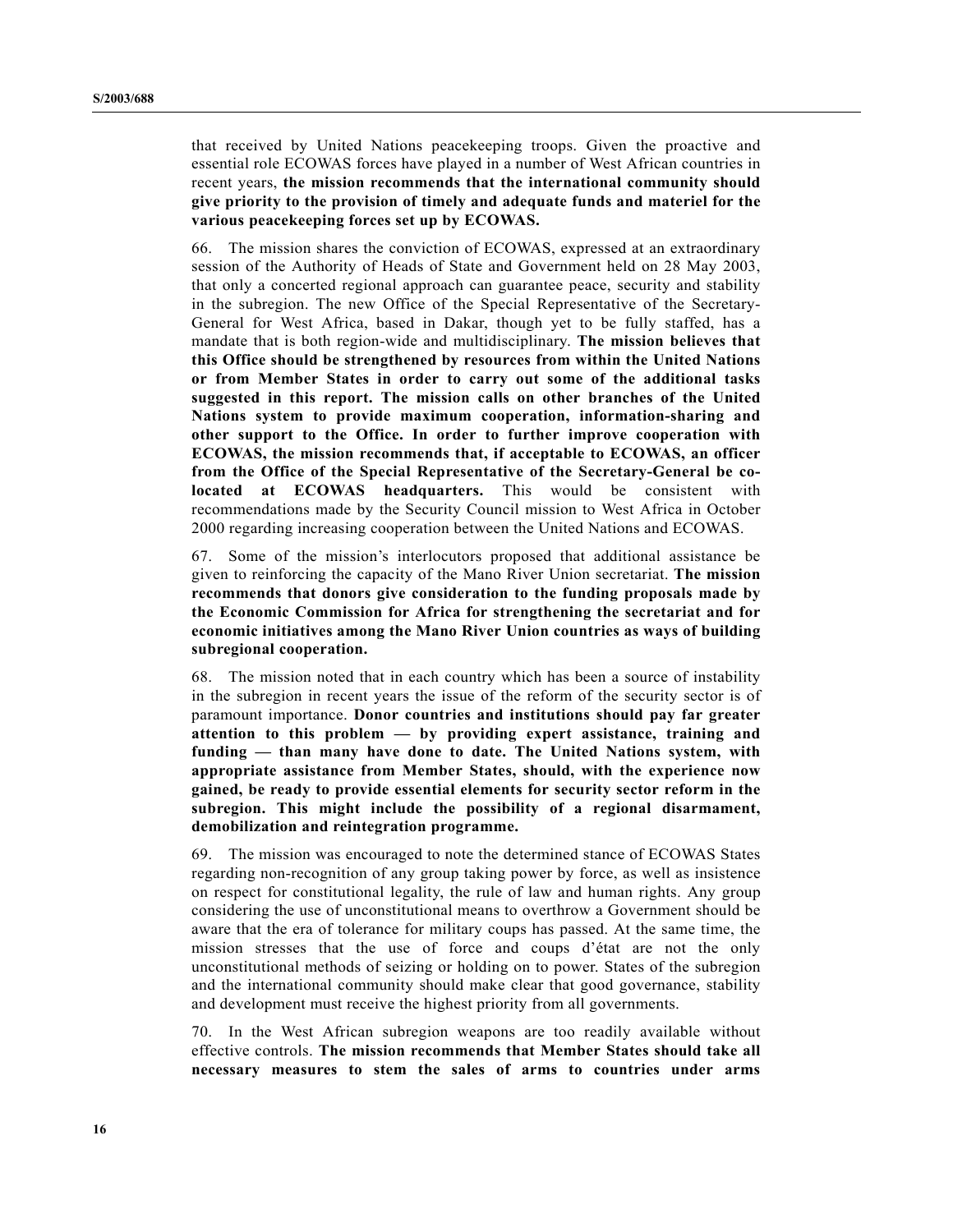**embargoes imposed by the Security Council. Panels of experts reporting to Security Council sanctions committees should monitor national efforts, including in countries outside the subregion, to investigate and prosecute sanctions violators. The mission recommends that the United Nations and ECOWAS propose concrete measures for strengthening the ECOWAS Moratorium on small arms and light weapons in the subregion, as proposed in Council resolution 1467 (2003), inter alia, through establishing mechanisms for verification and information exchange. Halting the activities of mercenaries is another area where concerted international action is required.**

71. Prior to their departure, the members of the mission met with and received briefings from representatives of the Economic and Social Council and concerned Secretariat departments and United Nations programmes and agencies, the African Union and non-governmental organizations. The purpose of the meetings was to hear a broad range of views on the situation in the subregion. The briefings detailed the desperate humanitarian situation in much of the subregion; the appalling impact of conflict on civilians, particularly women, children and families; the widespread practice of recruiting children as combatants; the serious constraints on access for humanitarian agencies; and the urgency of ensuring that food, water and medical supplies reach refugees and internally displaced people, especially in Liberia and other zones of conflict.

72. Incidents of abduction, rape, looting, mutilation, murder, blocking humanitarian access, the recruitment of child soldiers, and targeting of civilians are all too common in West Africa. During the mission's visit, hundreds of people were killed in Monrovia by indiscriminate mortar fire and in fighting in other parts of Liberia, while human rights abuses continued in areas of Côte d'Ivoire. The mission made it clear to all its interlocutors that the principle of no impunity must be upheld, and that the Security Council would consider the imposition of serious measures against Governments and groups that consistently commit human rights abuses or violate international humanitarian law. It also expressed to the warring parties in Liberia its extreme concern about the reports of indiscriminate bombardment in Monrovia, which has caused hundreds of civilian deaths.

73. The recruitment of child soldiers, sadly, continues in West African conflicts. In its resolution 1460 (2003), the Security Council urged parties that are known to recruit or use children in violation of international humanitarian law immediately to halt such recruitment. **The mission urges the parties to conflict to arrest and prosecute anyone responsible for the recruitment of children.**

74. The mission emphasized to its interlocutors the necessity of protecting civilians, particularly women and children, from the effects of armed conflict. **It requests the Secretary-General's representatives in the subregion to make a particular effort to monitor the protection of children, as well as the protection of women from sexual and other types of violence.** The mission also encourages them to continue to include this issue in their reports to the Security Council. The abuse of women and the forcible recruitment of girls and women as soldiers are crimes which should rank with other gross abuses of human rights law.

75. In addition, the mission noted the serious shortfall in funding for the operations of the Office of the United Nations High Commissioner for Refugees to provide assistance and protection to refugees and also for programmes for internally displaced persons in the subregion, and it **calls on donors to make additional**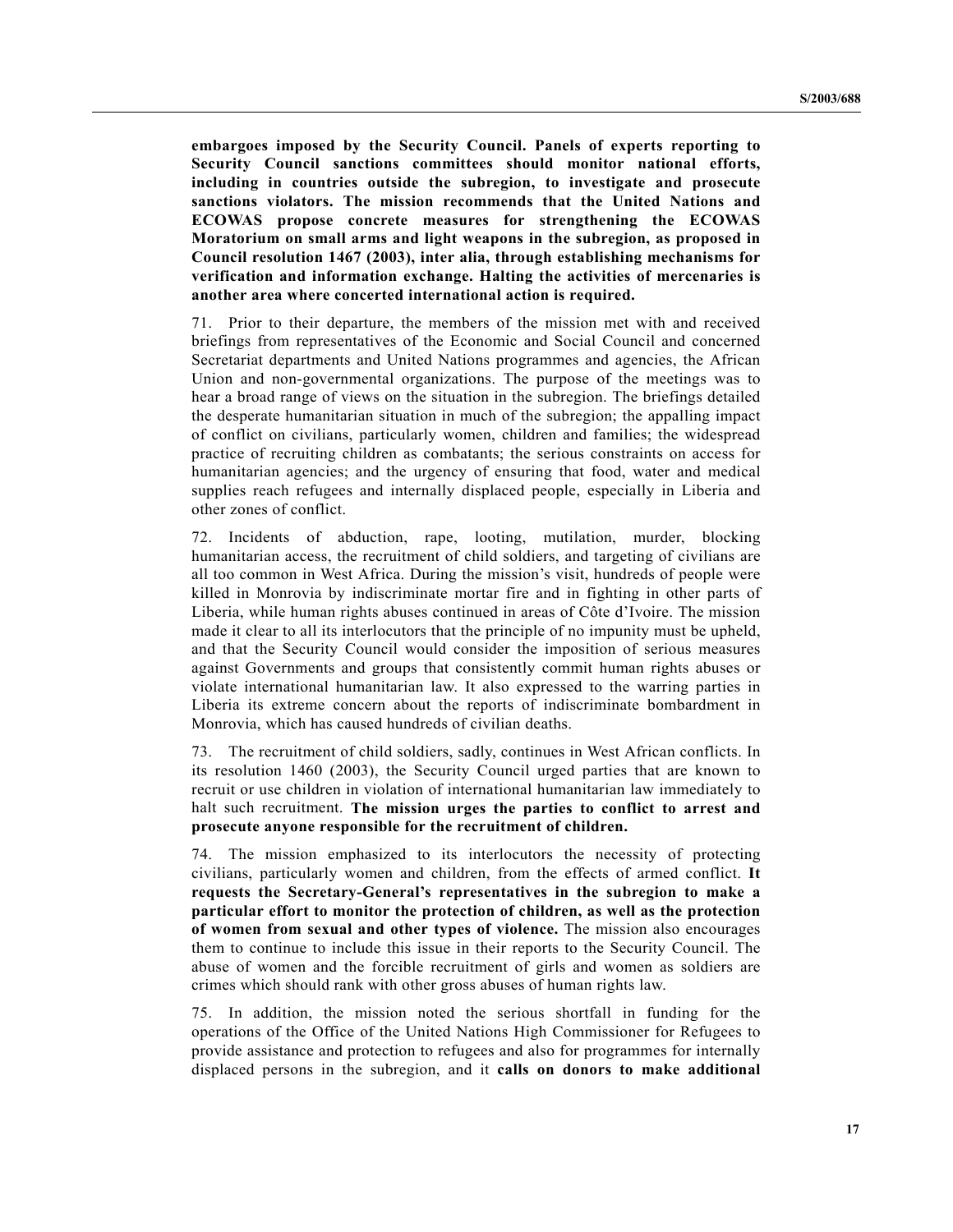**contributions. It urges all countries of the subregion to ensure full access for humanitarian agencies, including across borders if necessary.**

76. In every country visited, the mission heard about the problem of unemployment, especially among young people, and how this was a perennial source of instability in West Africa. **The mission hopes that the Office of the Special Representative of the Secretary-General for West Africa will undertake a major collaborative effort with the peace-building and peacekeeping operations. as well as the rest of the United Nations system and its partners in the subregion, to devise a practical and concerted regional approach to this pressing problem.**

77. The existing cooperation between the Security Council and the Economic and Social Council should be further strengthened to produce a coordinated and effective United Nations response at the intergovernmental level to the need for effective action on issues of peace and security and of sustainable development in Africa.

78. The mission commends the work of the representatives of the Secretary-General whom it met in West Africa and thanks them for their efforts in organizing and contributing to programmes for the mission: the Special Representative of the Secretary-General for Côte d'Ivoire, Albert Tevoedjre; the Representative of the Secretary-General for Guinea-Bissau, David Stephen; the Representative of the Secretary-General for Liberia, Abou Moussa; the Special Representative of the Secretary-General for Sierra Leone, Oluyemi Adeniji; and the Special Representative of the Secretary-General for West Africa, Ahmedou Ould-Abdallah. The mission trusts that the Security Council will continue to give full support to each of them in their efforts to promote stability, democracy and reconciliation in West Africa

79. The mission likewise expresses its gratitude to the resident coordinators and other United Nations staff who did so much towards ensuring the success of the mission. Finally, all members of the mission acknowledge with admiration the support of the Secretariat staff, including the ever-watchful security team and everefficient interpreters, throughout the mission's itinerary.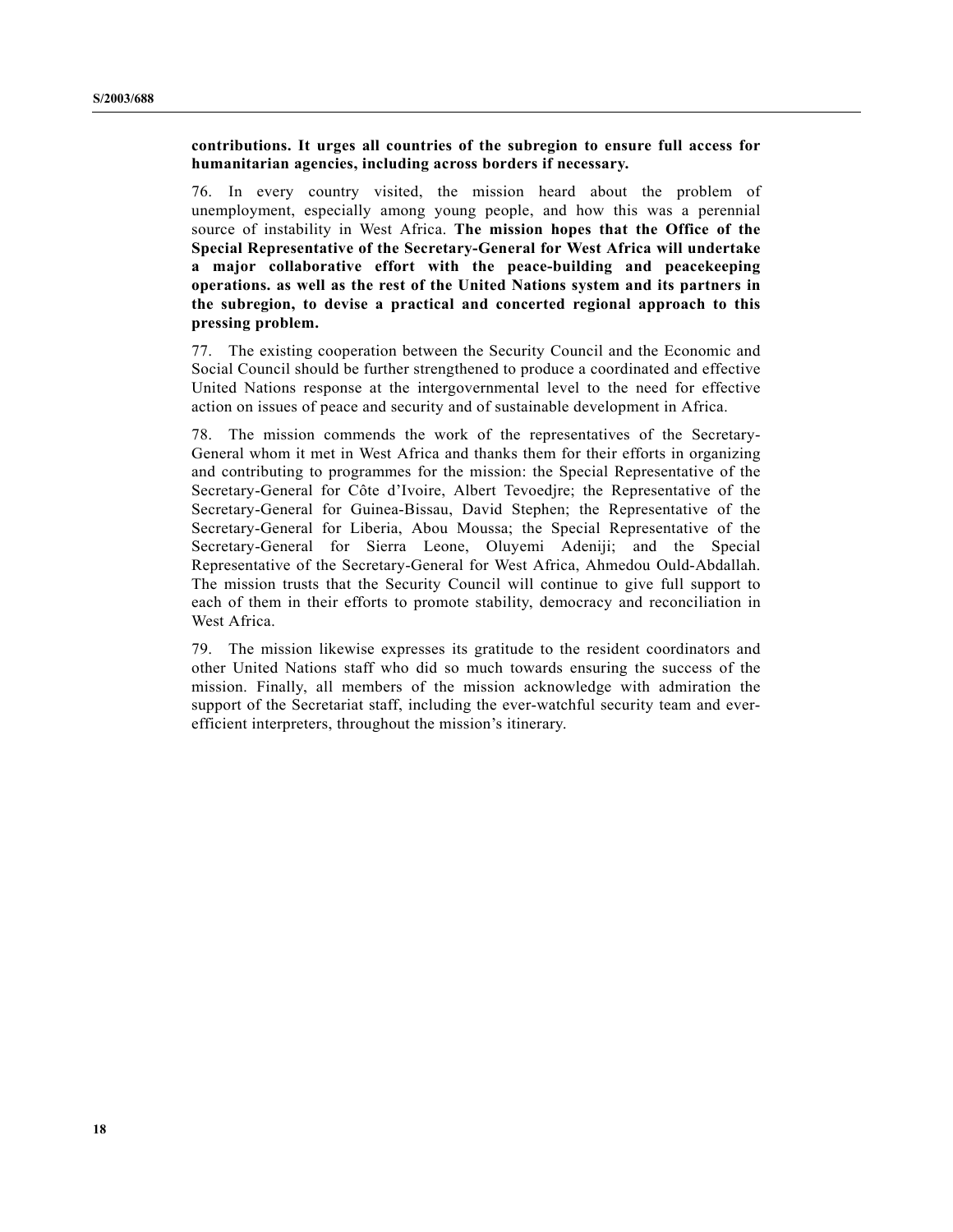## **Annex**

## **A. Terms of reference and composition of the Security Council mission**

### **Terms of reference**

#### **Regional**

- Demonstrate continuing Security Council interest in the subregion
- Encourage more cooperation among countries of the subregion (e.g., the Mano River Union and ECOWAS); assess follow-up to the Rabat summit; and identify any obstacles to improved cooperation
- Review the activities of the Office of the Special Representative of the Secretary-General for West Africa
- Examine the links between the conflicts in Liberia, Côte d'Ivoire and Sierra Leone and their impact on neighbouring countries (including mercenaries, arms trafficking and refugees)
- Assess progress towards Council objectives on the protection of civilians and children affected by armed conflict
- Emphasize the need for all countries to respect their obligations with regard to human rights and international humanitarian law

#### **Sierra Leone**

- Assess the success of UNAMSIL in building security in Sierra Leone and its impact on the protection of civilians
- Assess progress in the UNAMSIL drawdown and the ability of the Sierra Leone police and armed forces to provide security as it withdraws
- Assess the transition from peacekeeping to longer-term development
- Examine how the Special Court and the Truth and Reconciliation Commission are addressing justice and reconciliation

#### **Liberia**

- Urge the Government of Liberia, LURD and any other armed rebel groups to engage in ceasefire negotiations and to implement Security Council resolutions
- Call on the Government of Liberia to enhance its cooperation with neighbouring countries
- Assess how the Government has responded to the Council's proposals for resolving the crisis, including an assessment of the chances of free and fair elections
- Assess the impact and effectiveness of the United Nations Office in Liberia, how it works with the operational parts of the United Nations country team, and the Government of Liberia's expectations of its new mandate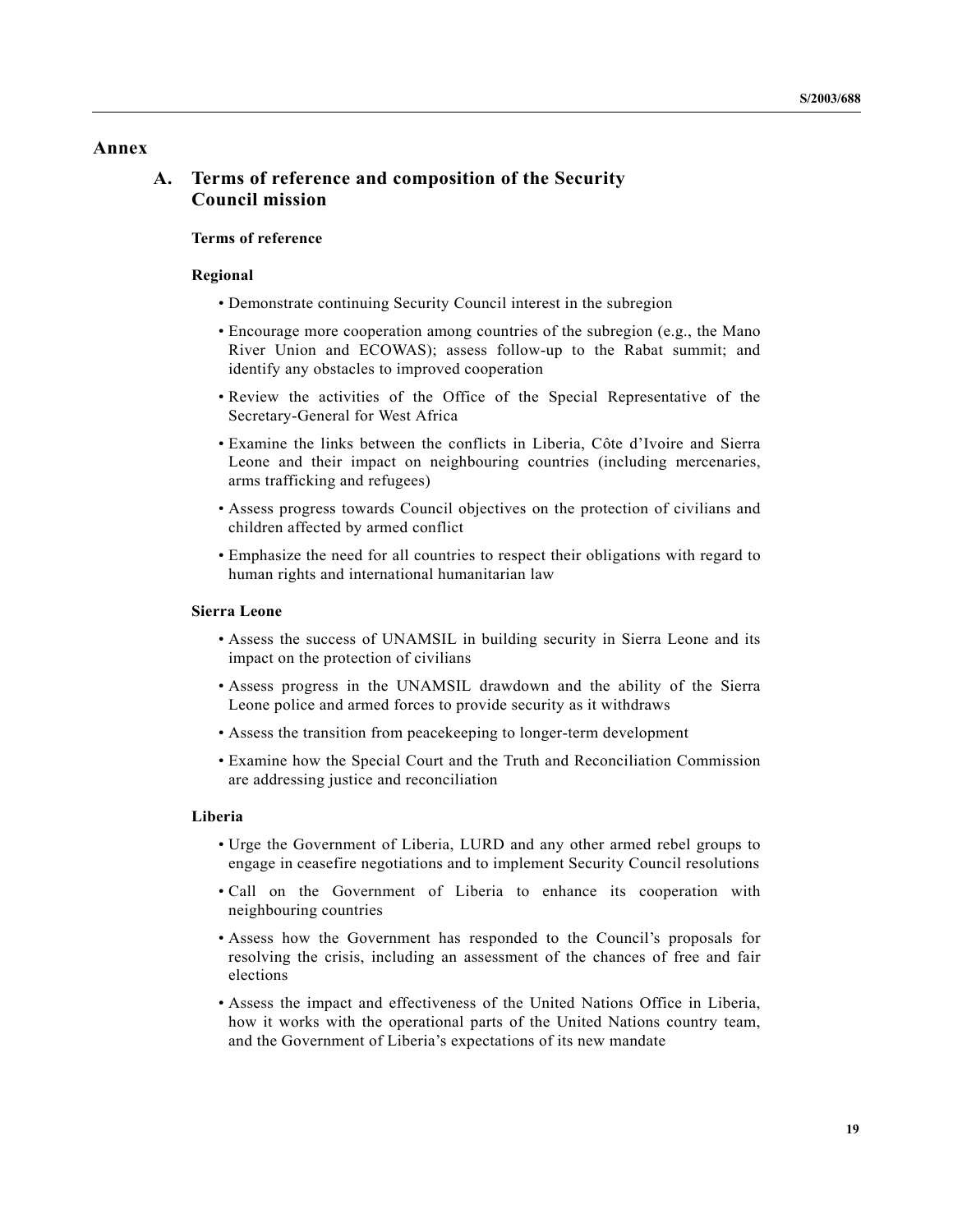### **Côte d'Ivoire**

- Urge all parties to respect fully the provisions of the ceasefire
- Urge the Government and all the parties to implement fully the Linas-Marcoussis Agreement
- Discuss with the Special Representative of the Secretary-General, Albert Tevoedjre, progress with the United Nations Mission in Côte d'Ivoire
- Emphasize the need for respect for human rights by all parties
- Consider how to tackle the problem of insecurity in western Côte d'Ivoire

### **Guinea-Bissau**

- Urge the Government and President Kumba Yalá to ensure that the forthcoming elections are conducted in a transparent, fair and credible manner, and to take the necessary confidence-building steps required of them
- Urge the Government to endorse the partnership approach defined by the ad hoc advisory group of the Economic and Social Council

#### **Composition**

Following consultations among the members of the Security Council it was decided that the composition of the mission would be as follows:

United Kingdom of Great Britain and Northern Ireland (Ambassador Jeremy Greenstock, head of mission)

Mexico (Ambassador Adolfo Aguilar Zinser, head of mission in Guinea-Bissau and Chairman of the Security Council sanctions Committee on Sierra Leone)

Angola (Ambassador Ismael Abraão Gaspar Martins)

Bulgaria (Ambassador Stefan Tafrov)

Cameroon (Ambassador Martin Chungong Ayafor)

Chile (Ambassador Cristián Maquieira)

China (Counsellor Jiang Jiang)

France (Ambassador Michel Duclos)

Germany (Counsellor Monika Iwersen)

Guinea (First Counsellor Cheick Ahmed Tidiane Camara)

Pakistan (First Secretary Asim Iftikhar Ahmad)

Russian Federation (Ambassador Alexander V. Konuzin)

Spain (First Secretary Ana Jiménez)

Syrian Arab Republic (First Secretary Ghassan Obeid)

United States of America (Ambassador Richard S. Williamson)